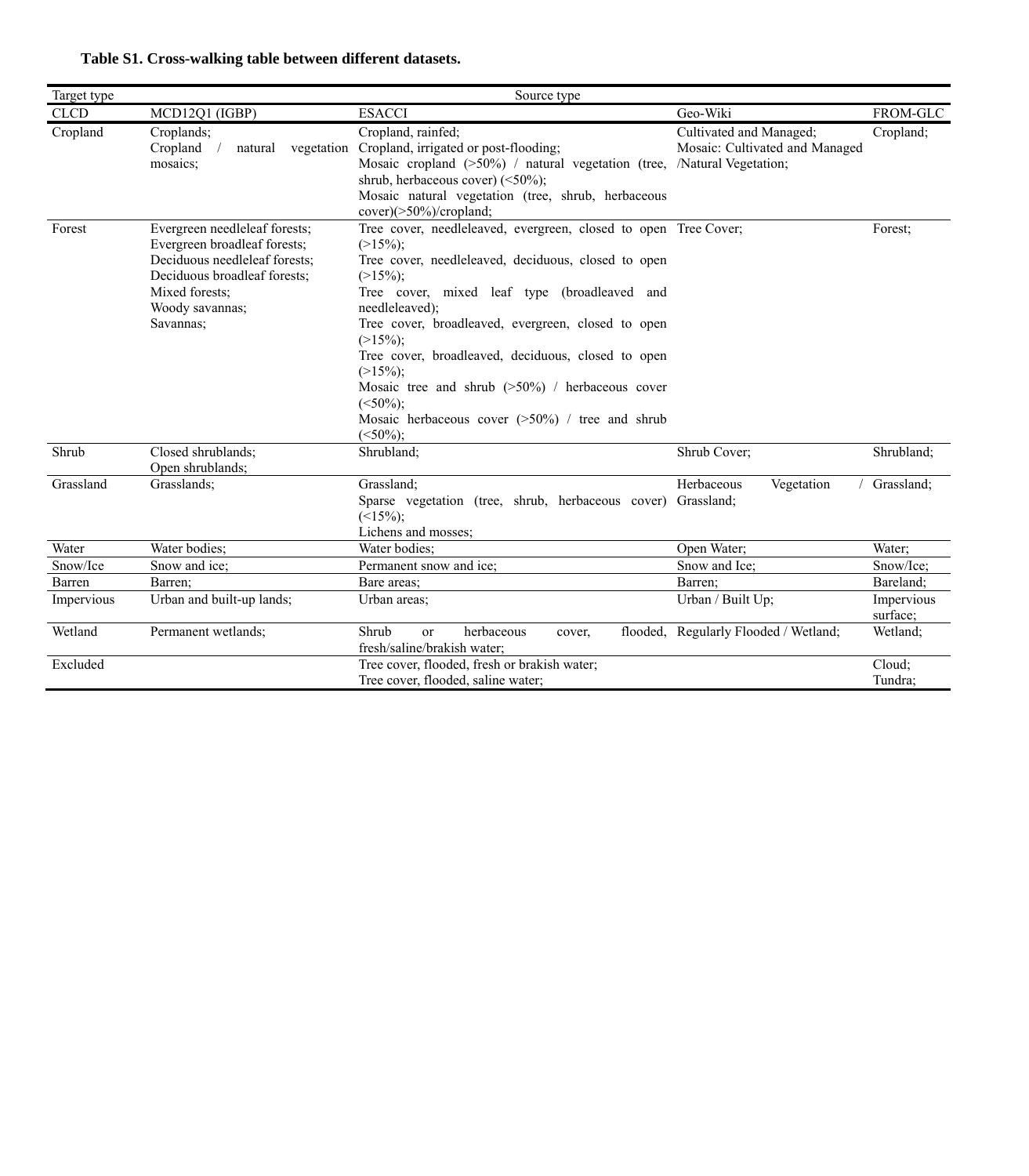|      |            |          | To     |       |           |       |          |                |            |         |  |  |  |
|------|------------|----------|--------|-------|-----------|-------|----------|----------------|------------|---------|--|--|--|
|      |            | Cropland | Forest | Shrub | Grassland | Water | Snow/Ice | Barren         | Impervious | Wetland |  |  |  |
|      | Cropland   | Yes      | Yes    | Yes   | Yes       | Yes   | No       | N <sub>o</sub> | Yes        | No      |  |  |  |
|      | Forest     | Yes      | Yes    | Yes   | No        | No    | No       | No             | Yes        | No      |  |  |  |
|      | Shrub      | Yes      | Yes    | Yes   | Yes       | No    | No       | No             | No         | No      |  |  |  |
|      | Grassland  | Yes      | Yes    | Yes   | Yes       | Yes   | No       | Yes            | Yes        | Yes     |  |  |  |
| From | Water      | Yes      | Yes    | Yes   | Yes       | Yes   | No       | Yes            | Yes        | No      |  |  |  |
|      | Snow/Ice   | No       | No     | No    | Yes       | Yes   | Yes      | Yes            | No         | No      |  |  |  |
|      | Barren     | Yes      | Yes    | No    | Yes       | Yes   | Yes      | Yes            | Yes        | No      |  |  |  |
|      | Impervious | No       | No     | No    | No        | Yes   | No       | No             | Yes        | No      |  |  |  |
|      | Wetland    | Yes      | No     | Yes   | Yes       | Yes   | No       | No             | No         | Yes     |  |  |  |

**Table S2. Land cover transition matrix. logical conversions in the matrix are labeled as "Yes" while illogical conversions are labeled as "No".**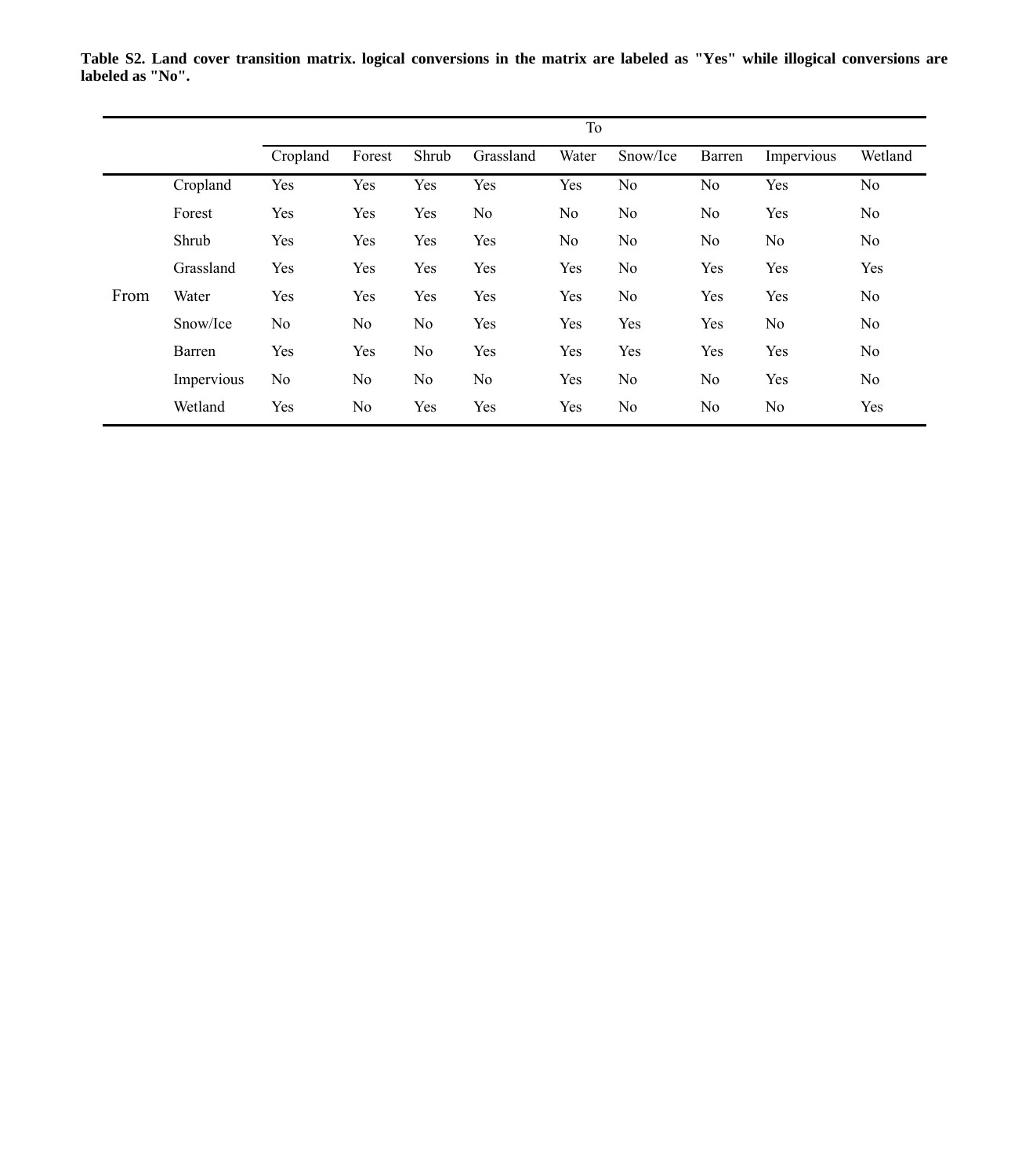**Table S3. Confusion matrix of CLCD in 1985 based on visually-interpreted test samples. PA and UA are abbreviations for the producer's accuracy and user's accuracy, respectively. Bold number represents the overall accuracy.**

|             |            |          |          |       |           | <b>CLCD</b> |          |          |            |            |       |
|-------------|------------|----------|----------|-------|-----------|-------------|----------|----------|------------|------------|-------|
|             | Class      | Cropland | Forest   | Shrub | Grassland | Water       | Snow/Ice | Barren   | Impervious | <b>SUM</b> | UA(%) |
|             | Cropland   | 121      | 13       |       | 8         | $\theta$    |          |          | 4          | 146        | 82.88 |
|             | Forest     | 6        | 121      |       |           | $\theta$    |          |          | 0          | 132        | 91.67 |
|             | Shrub      |          | 6        |       | h         | $\theta$    |          |          |            | 20         | 25.00 |
|             | Grassland  | 13       | 12       |       | 153       | 0           |          | 14       |            | 197        | 77.66 |
| visually-   | Water      |          | $\theta$ |       |           | 21          |          | $\Omega$ |            | 24         | 87.50 |
| interpreted | Snow/Ice   |          | $\Omega$ |       | 0         | $\Omega$    | 16       |          |            | 17         | 94.12 |
| samples     | Barren     |          |          |       | 67        |             |          | 127      |            | 199        | 63.82 |
|             | Impervious |          | $\Omega$ |       |           |             |          |          | 17         | 25         | 68.00 |
|             | <b>SUM</b> | 152      | 152      | 10    | 241       | 22          | 19       | 142      | 22         | 760        |       |
|             | PA $(%)$   | 79.61    | 79.61    | 50.00 | 63.49     | 95.45       | 84.21    | 89.44    | 77.27      |            | 76.45 |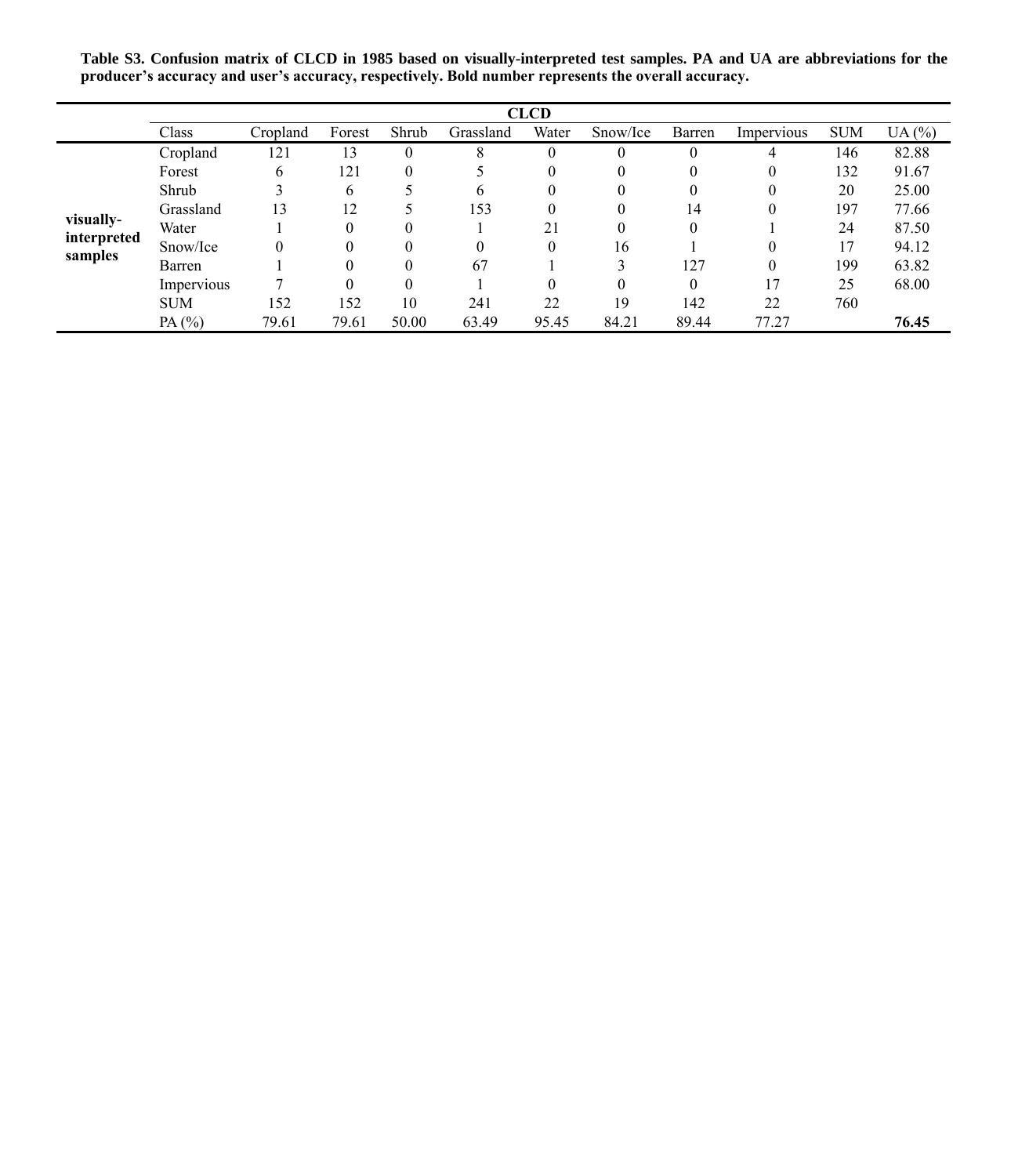**Table S4. Confusion matrix of CLCD in 1992 based on visually-interpreted test samples. PA and UA are abbreviations for the producer's accuracy and user's accuracy, respectively. Bold number represents the overall accuracy.**

|             |            |          |        |          |              | <b>CLCD</b> |          |          |            |            |        |
|-------------|------------|----------|--------|----------|--------------|-------------|----------|----------|------------|------------|--------|
|             | Class      | Cropland | Forest | Shrub    | Grassland    | Water       | Snow/Ice | Barren   | Impervious | <b>SUM</b> | UA(%)  |
|             | Cropland   | 146      |        | $\Omega$ | 17           | 0           |          | ◠        | 4          | 176        | 82.95  |
|             | Forest     |          | 133    | $\theta$ | <sub>0</sub> |             |          | $\theta$ |            | 147        | 90.48  |
|             | Shrub      |          | 8      |          |              | $_{0}$      |          |          | 0          | 19         | 21.05  |
|             | Grassland  |          | 20     | 4        | 130          |             |          |          | 0          | 177        | 73.45  |
| visually-   | Water      |          |        |          | $\Omega$     | 15          |          |          | 0          | 16         | 93.75  |
| interpreted | Snow/Ice   |          |        |          |              | $\Omega$    | h        | $\Omega$ | $_{0}$     | 6          | 100.00 |
| samples     | Barren     |          |        |          | 54           |             |          | 134      | 0          | 190        | 70.53  |
|             | Impervious | 11       |        |          | $\Omega$     |             |          | $\Omega$ | 16         | 27         | 59.26  |
|             | <b>SUM</b> | 168      | 168    | 8        | 212          | 15          | 11       | 155      | 21         | 758        |        |
|             | PA $(%)$   | 86.90    | 79.17  | 50.00    | 61.32        | 100.00      | 54.55    | 86.45    | 76.19      |            | 77.04  |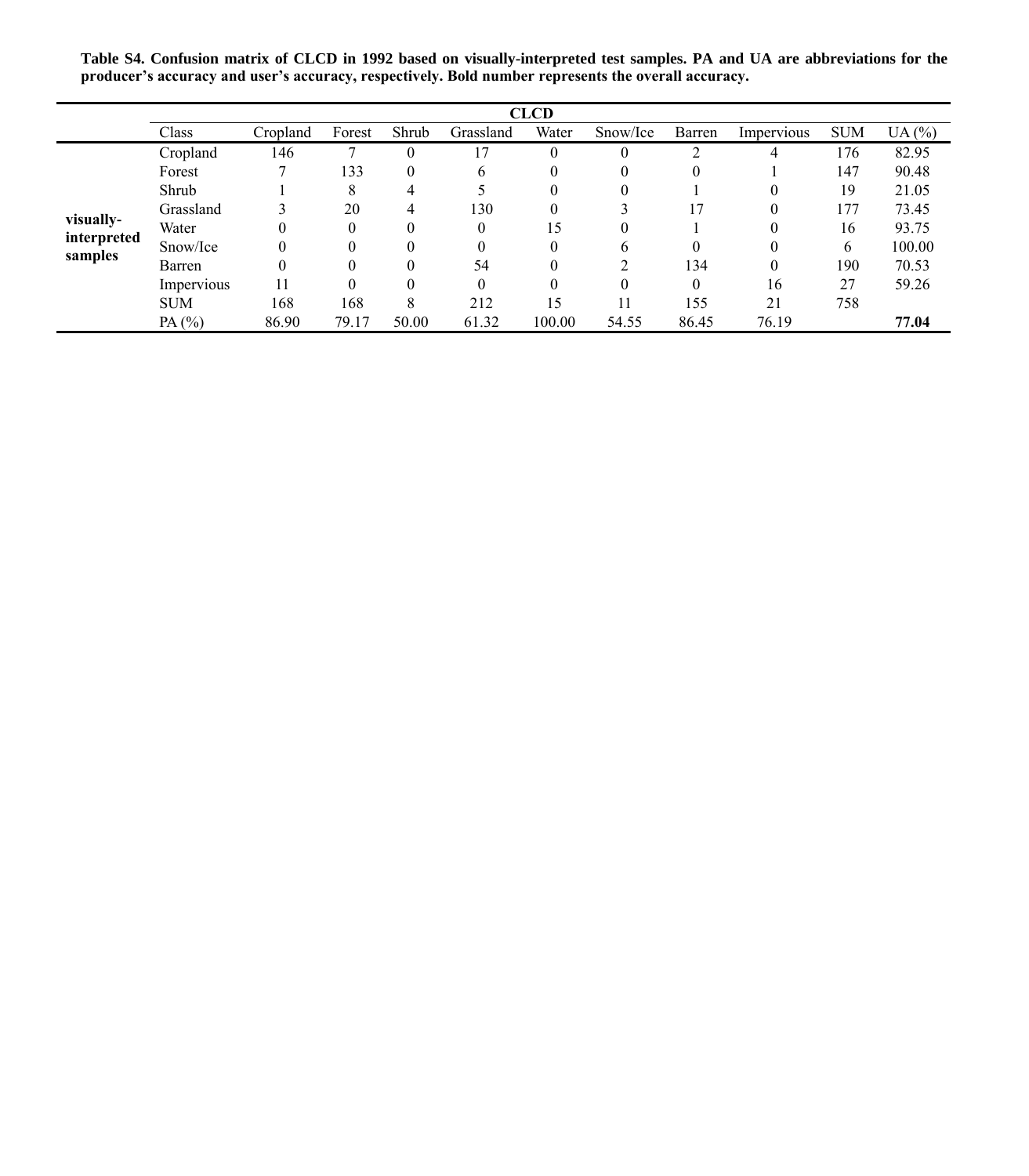**Table S5. Confusion matrix of CLCD in 1997 based on visually-interpreted test samples. PA and UA are abbreviations for the producer's accuracy and user's accuracy, respectively. Bold number represents the overall accuracy.**

|                  |            |          |        |       |           | <b>CLCD</b> |          |          |            |            |       |
|------------------|------------|----------|--------|-------|-----------|-------------|----------|----------|------------|------------|-------|
|                  | Class      | Cropland | Forest | Shrub | Grassland | Water       | Snow/Ice | Barren   | Impervious | <b>SUM</b> | UA(%) |
|                  | Cropland   | 147      |        |       | 15        | $\theta$    | $\theta$ |          |            | 176        | 83.52 |
|                  | Forest     | 8        | 124    |       | 4         | $\theta$    | 0        | $\theta$ | 0          | 138        | 89.86 |
|                  | Shrub      |          |        | 6     |           | $\theta$    | 0        |          | 0          | 16         | 37.50 |
|                  | Grassland  |          | 13     |       | 152       | $\theta$    |          | 9        | 0          | 186        | 81.72 |
| <b>Visually-</b> | Water      |          | 0      |       |           | 14          |          | $\Omega$ | 0          | 17         | 82.35 |
| interpreted      | Snow/Ice   | 0        |        |       |           | $\Omega$    | 13       |          | 0          | 15         | 86.67 |
| samples          | Barren     |          |        |       | 45        |             |          | 145      |            | 196        | 73.98 |
|                  | Impervious | 10       |        |       |           | $\Omega$    | $\Omega$ | $\Omega$ | 12         | 24         | 50.00 |
|                  | <b>SUM</b> | 178      | 154    | 10    | 220       | 15          | 19       | 158      | 14         | 768        |       |
|                  | PA $(%)$   | 82.58    | 80.52  | 60.00 | 69.09     | 93.33       | 68.42    | 91.77    | 85.71      |            | 79.82 |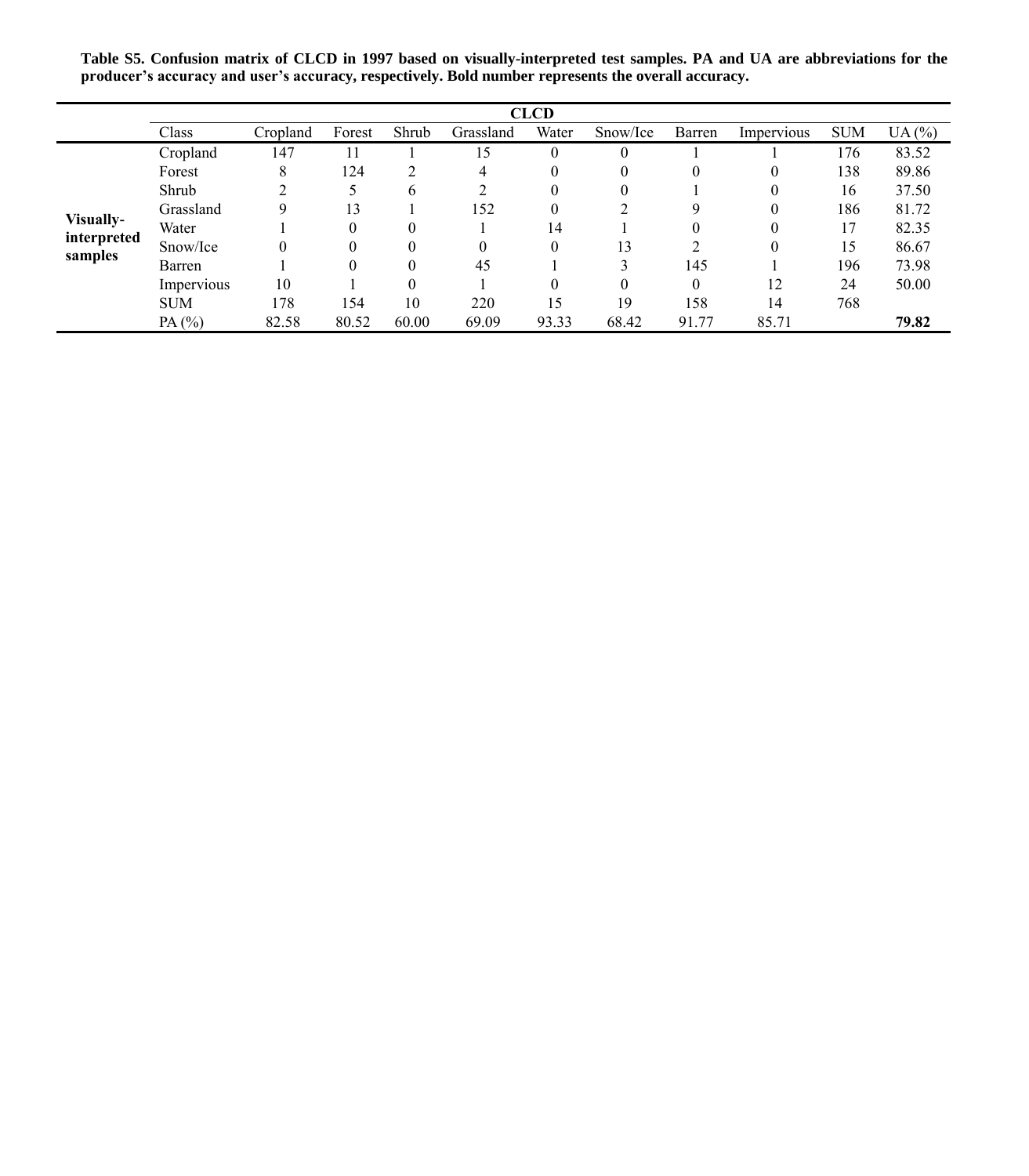**Table S6. Confusion matrix of CLCD in 2002 based on visually-interpreted test samples. PA and UA are abbreviations for the producer's accuracy and user's accuracy, respectively. Bold number represents the overall accuracy.**

|             |            |          |        |       |           | <b>CLCD</b> |          |          |            |            |       |
|-------------|------------|----------|--------|-------|-----------|-------------|----------|----------|------------|------------|-------|
|             | Class      | Cropland | Forest | Shrub | Grassland | Water       | Snow/Ice | Barren   | Impervious | <b>SUM</b> | UA(%) |
|             | Cropland   | 169      | 8      |       | 15        |             | $\Omega$ |          | 4          | 199        | 84.92 |
|             | Forest     |          | 153    |       | 8         | 0           | $_{0}$   | 0        | 0          | 168        | 91.07 |
|             | Shrub      |          | 13     | Δ.    |           | 0           | $\theta$ | $\theta$ | 0          | 26         | 30.77 |
|             | Grassland  | 10       | 12     |       | 130       | 0           | 0        |          |            | 163        | 79.75 |
| Visually-   | Water      |          |        |       |           | 16          | 0        |          | 0          | 19         | 84.21 |
| interpreted | Snow/Ice   |          |        |       | 0         | $\theta$    | 13       |          | 0          | 14         | 92.86 |
| samples     | Barren     |          |        |       | 46        | 0           |          | 152      |            | 200        | 76.00 |
|             | Impervious |          |        |       |           | 0           |          | $\theta$ | 28         | 37         | 75.68 |
|             | <b>SUM</b> | 196      | 188    |       | 203       | 17          | 14       | 162      | 35         | 826        |       |
|             | PA $(%)$   | 86.22    | 81.38  | 72.73 | 64.04     | 94.12       | 92.86    | 93.83    | 80.00      |            | 80.99 |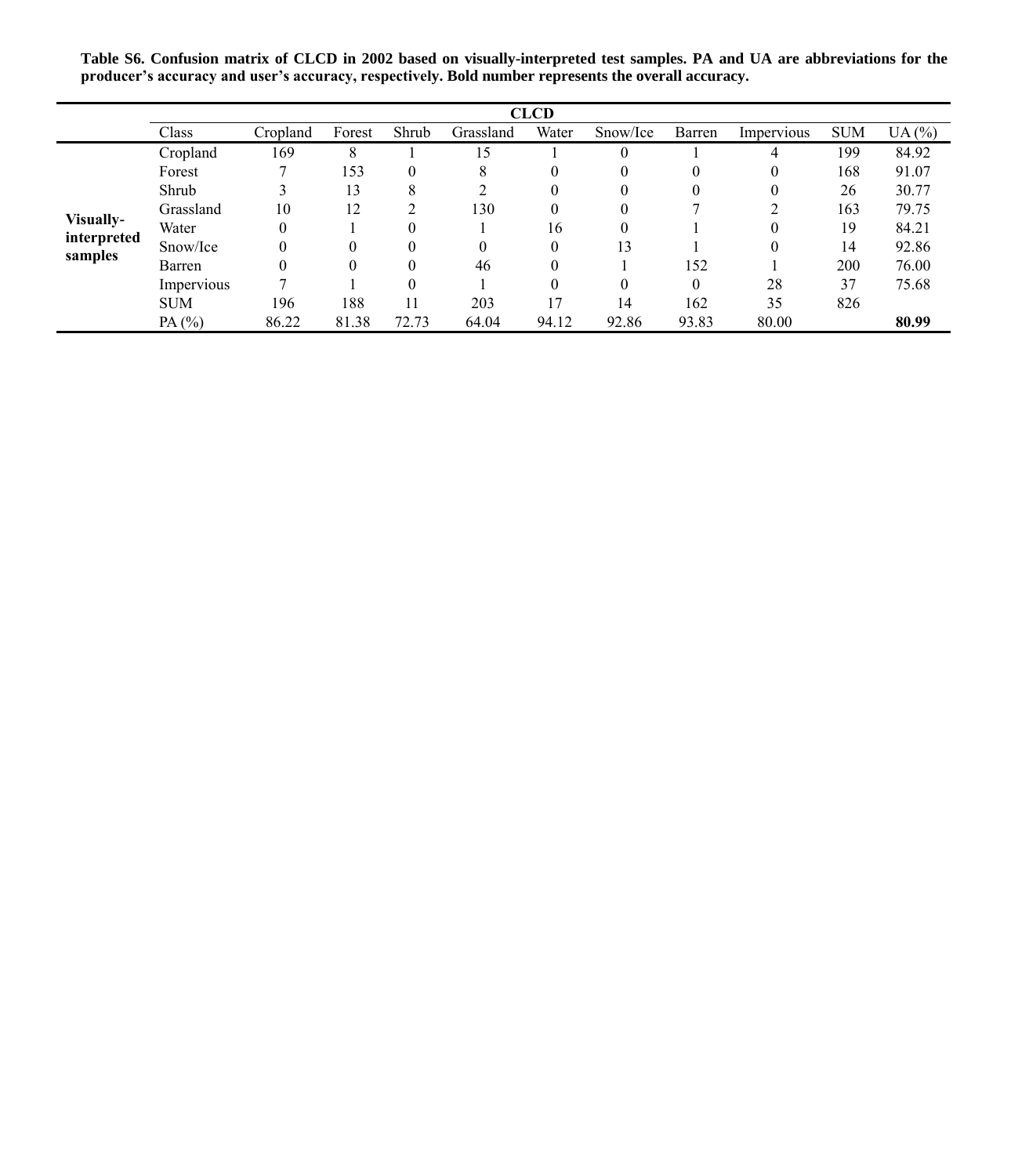**Table S7. Confusion matrix of CLCD in 2007 based on visually-interpreted test samples. PA and UA are abbreviations for the producer's accuracy and user's accuracy, respectively. Bold number represents the overall accuracy.**

|             |            |          |        |       |              | <b>CLCD</b> |          |        |            |            |        |
|-------------|------------|----------|--------|-------|--------------|-------------|----------|--------|------------|------------|--------|
|             | Class      | Cropland | Forest | Shrub | Grassland    | Water       | Snow/Ice | Barren | Impervious | <b>SUM</b> | UA(%)  |
|             | Cropland   | 136      |        | 0     | 8            |             | 0        |        | 4          | 154        | 88.31  |
|             | Forest     | 14       | 129    |       | <sub>0</sub> | 0           |          |        | 0          | 152        | 84.87  |
|             | Shrub      | 4        | 9      |       | 4            |             | 0        | 0      | 0          | 24         | 29.17  |
|             | Grassland  |          | 6      |       | 138          |             |          | 8      |            | 164        | 84.15  |
| Visually-   | Water      |          |        |       | $\theta$     | 13          | 0        | 0      | 0          | 15         | 86.67  |
| interpreted | Snow/Ice   |          |        |       | $\Omega$     | $\Omega$    |          | 0      | 0          | 11         | 100.00 |
| samples     | Barren     |          |        |       | 49           |             | 0        | 143    | 2          | 197        | 72.59  |
|             | Impervious | 12       |        |       |              |             | $\Omega$ | 0      | 29         | 42         | 69.05  |
|             | <b>SUM</b> | 177      | 149    | 10    | 206          | 16          | 13       | 151    | 37         | 759        |        |
|             | PA $(%)$   | 76.84    | 86.58  | 70.00 | 66.99        | 81.25       | 84.62    | 94.70  | 78.38      |            | 79.84  |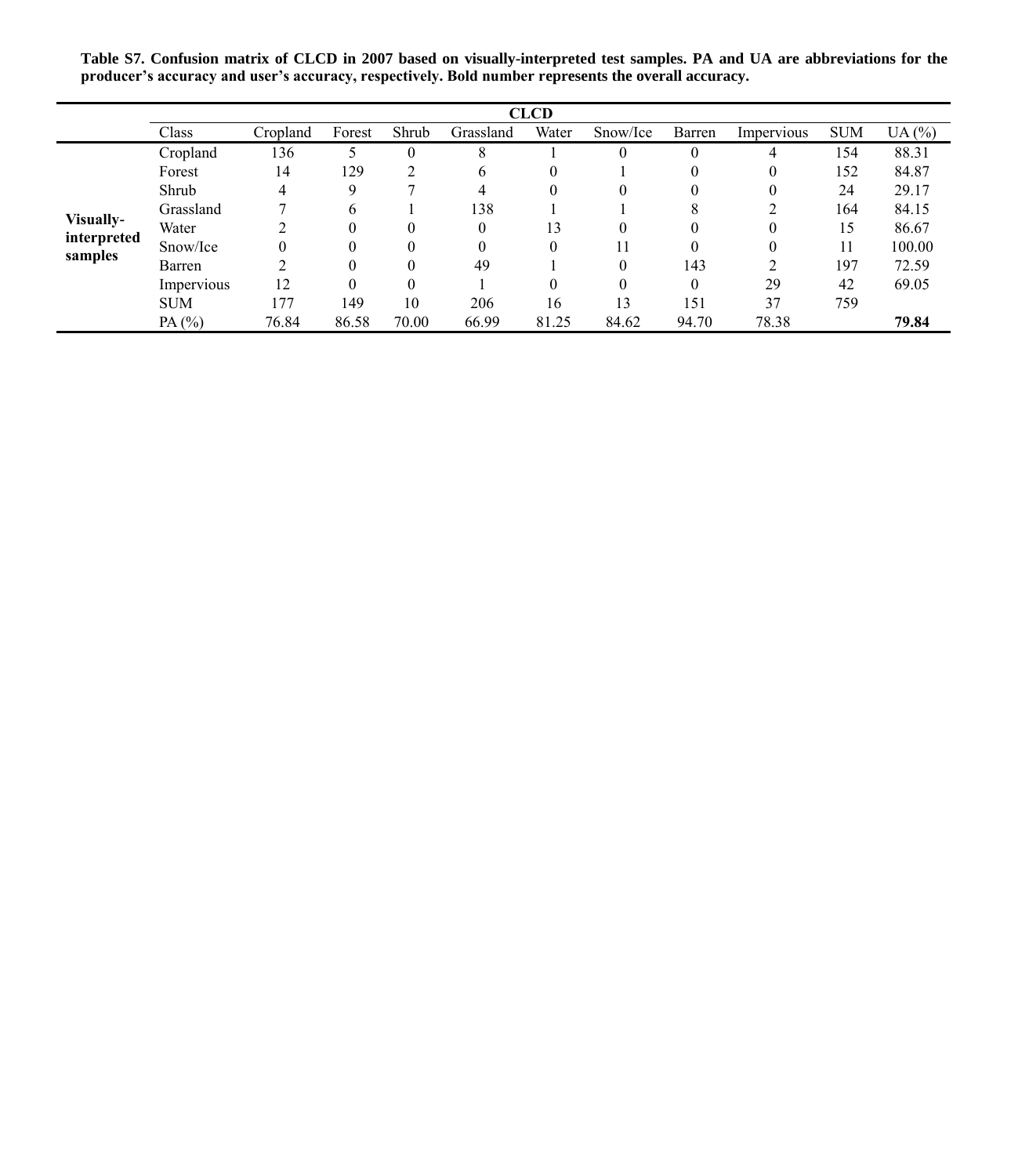**Table S8. Confusion matrix of CLCD in 2012 based on visually-interpreted test samples. PA and UA are abbreviations for the producer's accuracy and user's accuracy, respectively. Bold number represents the overall accuracy.**

|                        |            |          |        |       |           | <b>CLCD</b> |          |          |            |            |       |
|------------------------|------------|----------|--------|-------|-----------|-------------|----------|----------|------------|------------|-------|
|                        | Class      | Cropland | Forest | Shrub | Grassland | Water       | Snow/Ice | Barren   | Impervious | <b>SUM</b> | UA(%) |
|                        | Cropland   | 139      |        |       | 12        | ◠           | 0        | $\theta$ |            | 159        | 87.42 |
|                        | Forest     |          | 154    |       |           | 0           |          | $\theta$ |            | 171        | 90.06 |
|                        | Shrub      |          | 14     |       |           | 0           |          | $\theta$ | 0          | 25         | 20.00 |
|                        | Grassland  | 20       |        |       | 144       |             |          |          | 0          | 176        | 81.82 |
| Visually-              | Water      |          |        |       |           | 16          |          | 0        |            | 17         | 94.12 |
| interpreted<br>samples | Snow/Ice   |          |        |       |           | $\theta$    | 12       | $\Omega$ |            | 14         | 85.71 |
|                        | Barren     |          |        |       | 33        |             |          | 139      | 0          | 176        | 78.98 |
|                        | Impervious | 4        |        |       |           |             |          | $\Omega$ | 23         | 28         | 82.14 |
|                        | <b>SUM</b> | 176      | 178    | 6     | 202       | 19          | 17       | 141      | 27         | 766        |       |
|                        | PA $(%)$   | 78.98    | 86.52  | 83.33 | 71.29     | 84.21       | 70.59    | 98.58    | 85.19      |            | 82.51 |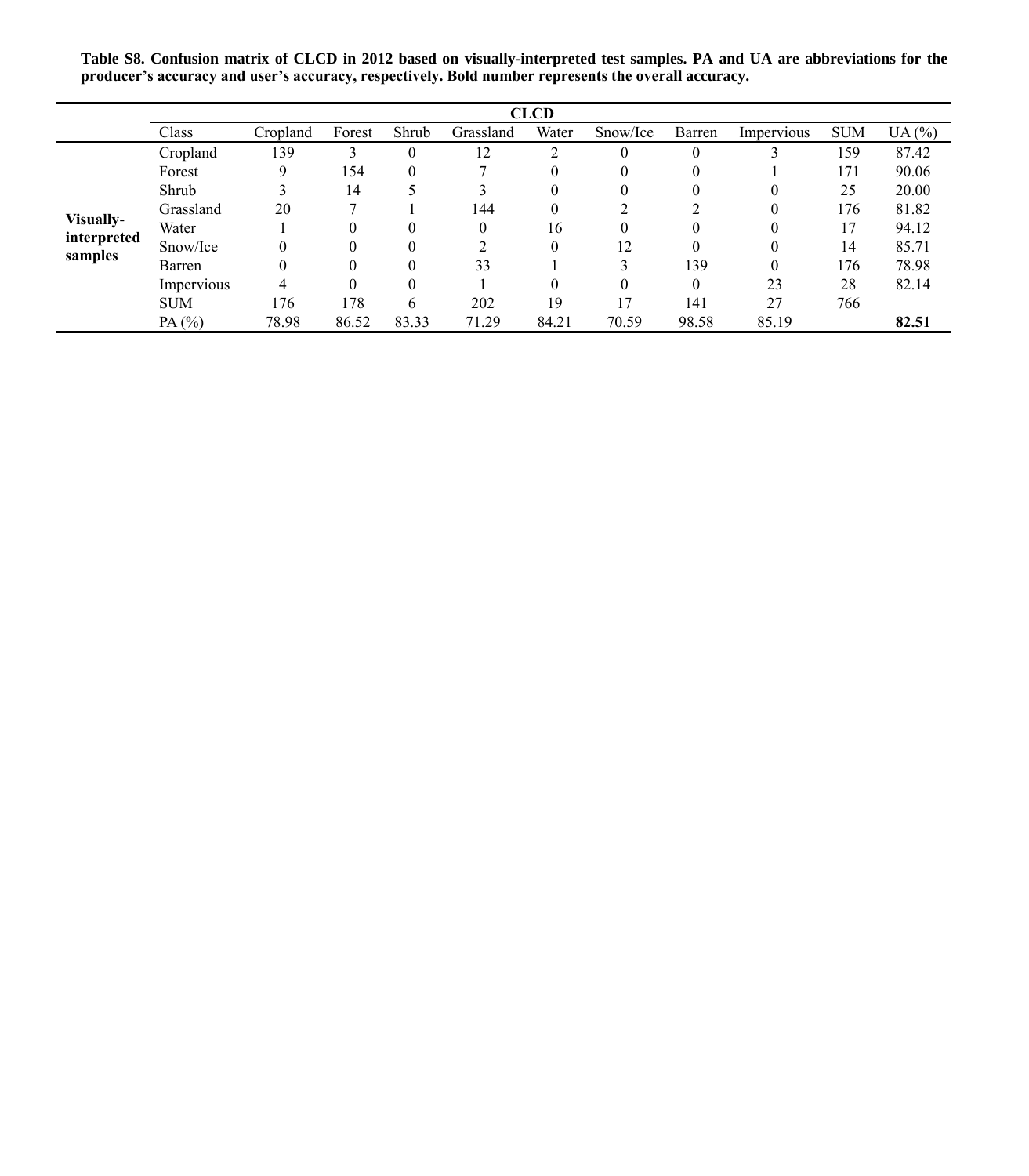|                        |            |          |               |          |              | <b>CLCD</b> |          |        |            |            |       |
|------------------------|------------|----------|---------------|----------|--------------|-------------|----------|--------|------------|------------|-------|
|                        | Class      | Cropland | Forest        | Shrub    | Grassland    | Water       | Snow/Ice | Barren | Impervious | <b>SUM</b> | UA(%) |
|                        | Cropland   | 105      | 14            | $\theta$ | 8            |             |          |        |            | 129        | 81.40 |
|                        | Forest     | 17       | 162           |          | 12           | 0           |          | 0      | 0          | 192        | 84.38 |
|                        | Shrub      |          | 13            |          |              | 0           |          | 0      | 0          | 26         | 11.54 |
|                        | Grassland  | 10       | $\mathcal{L}$ |          | 135          | $\theta$    |          | 6      | 0          | 155        | 87.10 |
| Visually-              | Water      | 4        | $\mathcal{L}$ | $\Omega$ | $\mathbf{0}$ | 13          | $\Omega$ |        |            | 21         | 61.90 |
| interpreted<br>samples | Snow/Ice   | 0        | $\Omega$      | $\Omega$ |              | $\theta$    | 13       |        | 0          | 15         | 86.67 |
|                        | Barren     |          | $\Omega$      | $\Omega$ | 53           |             |          | 196    | 3          | 255        | 76.86 |
|                        | Impervious |          |               | $\Omega$ | 3            | 0           | $\Omega$ |        | 21         | 33         | 63.64 |
|                        | <b>SUM</b> | 147      | 194           | 5        | 219          | 15          | 15       | 206    | 25         | 826        |       |
|                        | PA $(%)$   | 71.43    | 83.51         | 60.00    | 61.64        | 86.67       | 86.67    | 95.15  | 84.00      |            | 78.45 |

**Table S9. Confusion matrix of CLCD in 2017 based on visually-interpreted test samples. PA and UA are abbreviations for the producer's accuracy and user's accuracy, respectively. Bold number represents the overall accuracy.**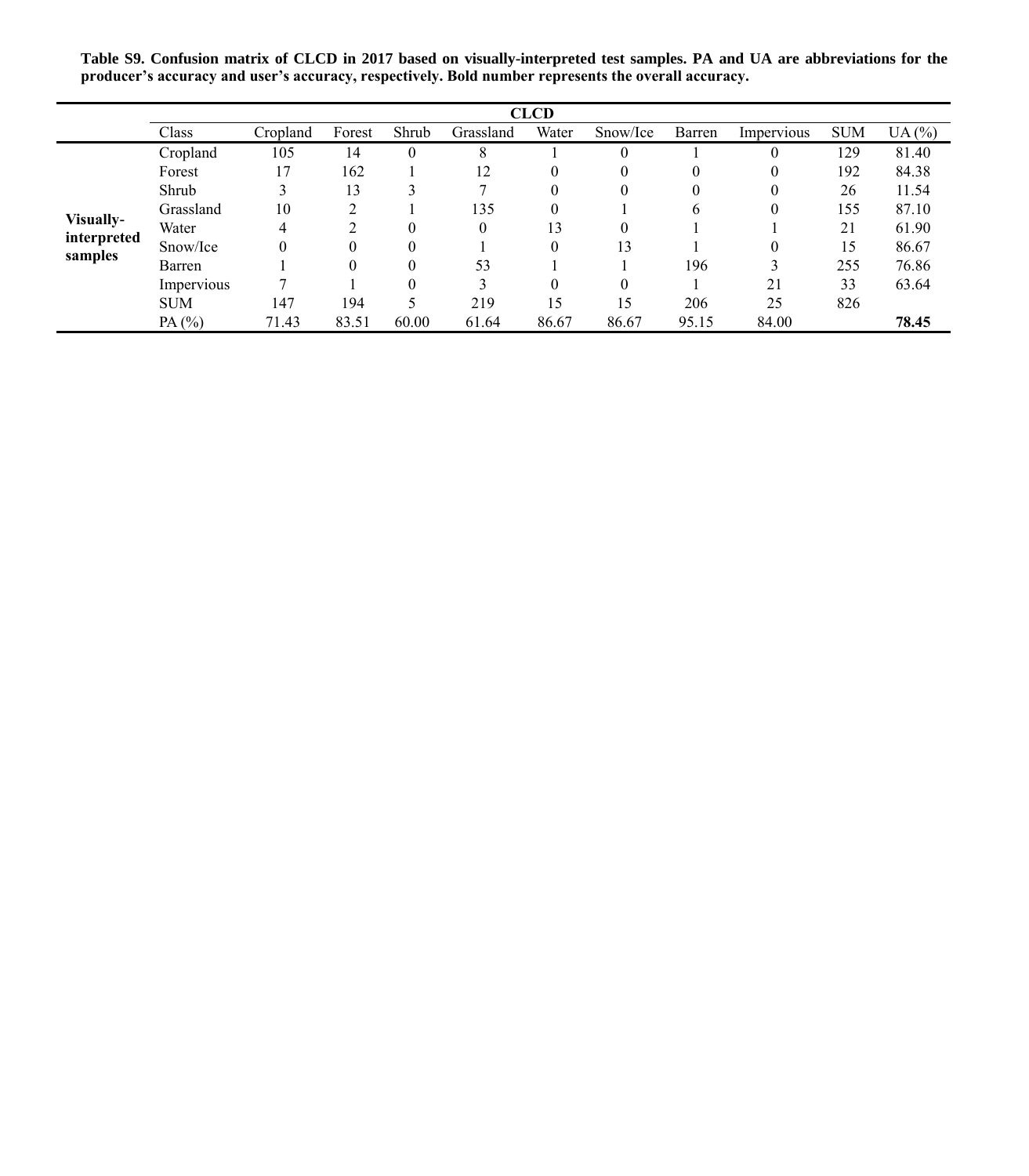**Table S10. Confusion matrix of ESACCI\_LC in 1992 based on visually-interpreted test samples. PA and UA are abbreviations for the producer's accuracy and user's accuracy, respectively. Bold number represents the overall accuracy.**

|                        |            |          |        |       |           | <b>ESACCI LC</b> |          |          |            |            |       |
|------------------------|------------|----------|--------|-------|-----------|------------------|----------|----------|------------|------------|-------|
|                        | Class      | Cropland | Forest | Shrub | Grassland | Water            | Snow/Ice | Barren   | Impervious | <b>SUM</b> | UA(%) |
|                        | Cropland   | 147      | 10     |       | 16        | $\theta$         | $\theta$ |          |            | 176        | 83.52 |
|                        | Forest     | 23       | 117    |       |           |                  |          | $\theta$ | O          | 147        | 79.59 |
|                        | Shrub      |          | 13     |       |           | $\theta$         | $_{0}$   |          |            | 19         | 0.00  |
|                        | Grassland  | 29       | 15     |       | 117       |                  |          | 14       |            | 177        | 66.10 |
| Visually-              | Water      |          |        |       |           | 14               |          | $\Omega$ |            | 16         | 87.50 |
| interpreted<br>samples | Snow/Ice   |          |        |       |           | $\theta$         | 4        |          | 0          | 6          | 66.67 |
|                        | Barren     |          |        |       | 60        | $\theta$         |          | 129      | 0          | 190        | 67.89 |
|                        | Impervious | 12       |        |       |           |                  |          | $\Omega$ | 12         | 27         | 44.44 |
|                        | <b>SUM</b> | 215      | 155    |       | 201       |                  |          | 148      | 14         | 758        |       |
|                        | PA $(%)$   | 68.37    | 75.48  | 0.00  | 58.21     | 82.35            | 80.00    | 87.16    | 85.71      |            | 71.24 |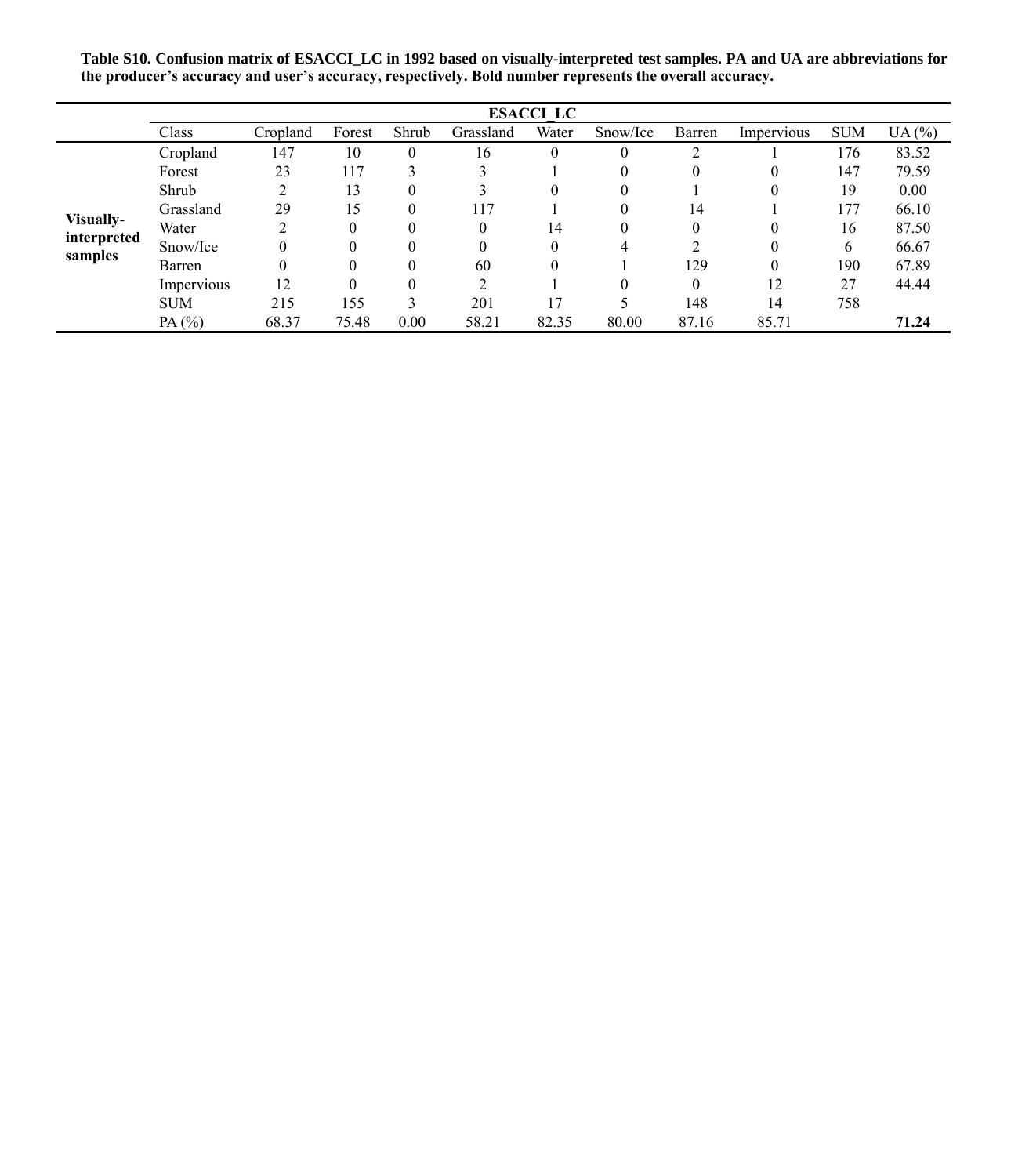**Table S11. Confusion matrix of ESACCI\_LC in 1997 based on visually-interpreted test samples. PA and UA are abbreviations for the producer's accuracy and user's accuracy, respectively. Bold number represents the overall accuracy.**

|                        |            |          |        |          |              | <b>ESACCI LC</b> |          |          |            |            |       |
|------------------------|------------|----------|--------|----------|--------------|------------------|----------|----------|------------|------------|-------|
|                        | Class      | Cropland | Forest | Shrub    | Grassland    | Water            | Snow/Ice | Barren   | Impervious | <b>SUM</b> | UA(%) |
|                        | Cropland   | 148      | 9      | $\theta$ | 16           |                  | $\theta$ |          | $\theta$   | 176        | 84.09 |
|                        | Forest     | 26       | 102    |          | <sub>b</sub> |                  | 0        |          | $\theta$   | 138        | 73.91 |
|                        | Shrub      |          | 9      | $\theta$ |              | 0                | $\theta$ |          |            | 16         | 0.00  |
|                        | Grassland  | 29       |        |          | 122          |                  | $\theta$ |          | $\Omega$   | 186        | 65.59 |
| Visually-              | Water      | ↑        |        | $\theta$ | $\theta$     | 14               |          | $\Omega$ |            | 17         | 82.35 |
| interpreted<br>samples | Snow/Ice   | 0        |        | $\theta$ |              | 0                | 11       |          |            | 15         | 73.33 |
|                        | Barren     |          |        |          | 62           |                  | 4        | 120      | $\theta$   | 196        | 61.22 |
|                        | Impervious | 19       |        | 0        |              |                  | $\theta$ | 0        | 4          | 24         | 16.67 |
|                        | <b>SUM</b> | 232      | 137    | 6        | 211          | 19               | 16       | 143      | 4          | 768        |       |
|                        | PA $(%)$   | 63.79    | 74.45  | 0.00     | 57.82        | 73.68            | 68.75    | 83.92    | 100.00     |            | 67.84 |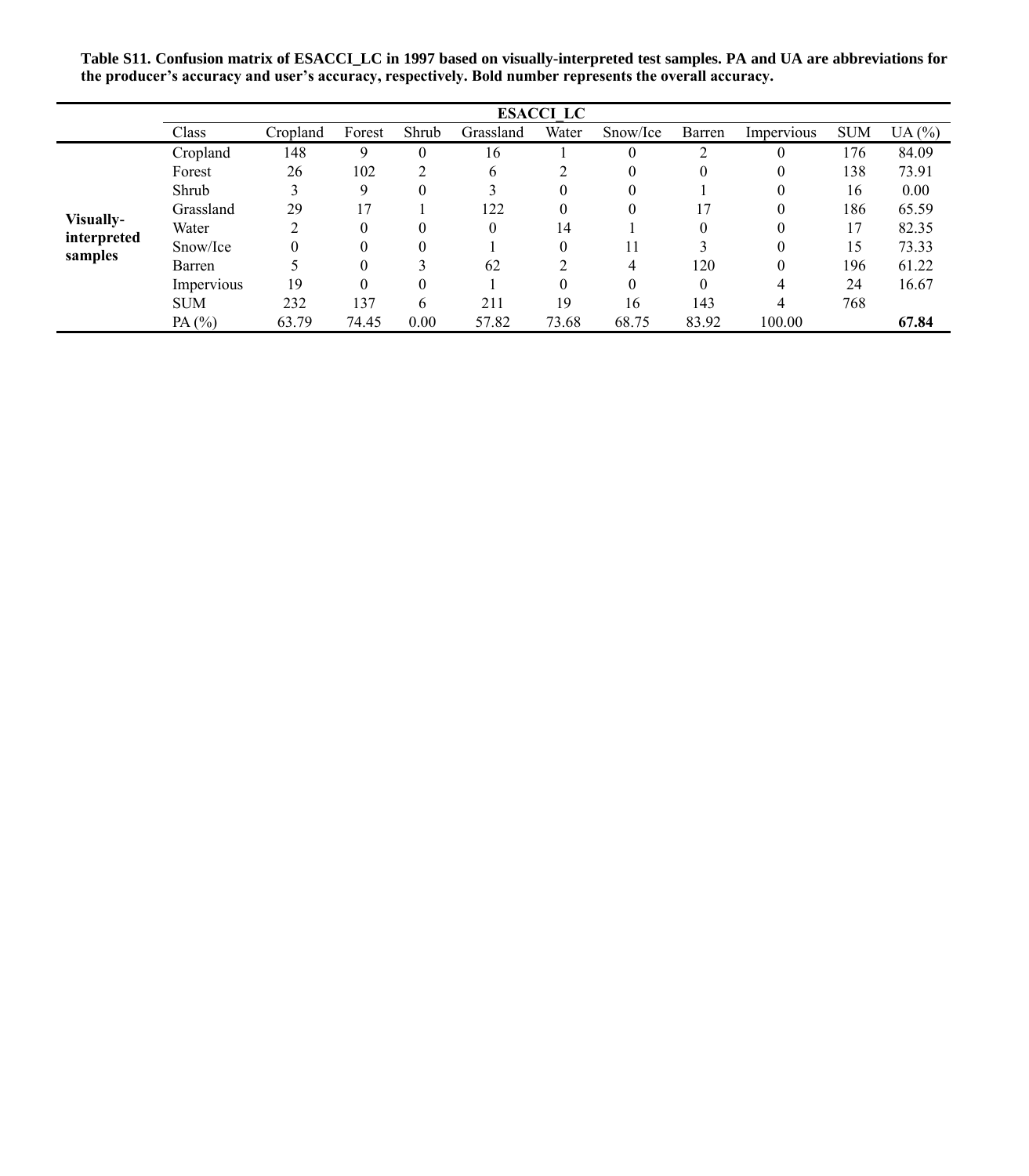**Table S12. Confusion matrix of ESACCI\_LC in 2002 based on visually-interpreted test samples. PA and UA are abbreviations for the producer's accuracy and user's accuracy, respectively. Bold number represents the overall accuracy.**

|                        | <b>ESACCI LC</b> |          |        |          |           |          |          |          |            |            |       |  |  |
|------------------------|------------------|----------|--------|----------|-----------|----------|----------|----------|------------|------------|-------|--|--|
|                        | Class            | Cropland | Forest | Shrub    | Grassland | Water    | Snow/Ice | Barren   | Impervious | <b>SUM</b> | UA(%) |  |  |
|                        | Cropland         | 171      | 6      | 0        | 19        | 0        | $\theta$ |          |            | 199        | 85.93 |  |  |
|                        | Forest           | 37       | 124    | 2        | 4         |          | $\theta$ | 0        | $\theta$   | 168        | 73.81 |  |  |
|                        | Shrub            | 10       | 16     | $\theta$ | $\theta$  |          | 0        | $\Omega$ | $\theta$   | 26         | 0.00  |  |  |
|                        | Grassland        | 29       |        | $\theta$ | 116       | 0        |          | 10       | $\theta$   | 163        | 71.17 |  |  |
| Visually-              | Water            | C        |        | $\theta$ | $\Omega$  | 16       | $\theta$ |          |            | 19         | 84.21 |  |  |
| interpreted<br>samples | Snow/Ice         | 0        |        | $\theta$ | ↑         | $\theta$ | 11       |          |            | 14         | 78.57 |  |  |
|                        | Barren           |          |        |          | 62        |          |          | 130      | $\theta$   | 200        | 65.00 |  |  |
|                        | Impervious       | 23       |        | $\theta$ | $\Omega$  |          | $\theta$ |          | 13         | 37         | 35.14 |  |  |
|                        | <b>SUM</b>       | 275      | 153    | 5        | 203       | 18       | 13       | 145      | 14         | 826        |       |  |  |
|                        | PA $(%)$         | 62.18    | 81.05  | 0.00     | 57.14     | 88.89    | 84.62    | 89.66    | 92.86      |            | 70.34 |  |  |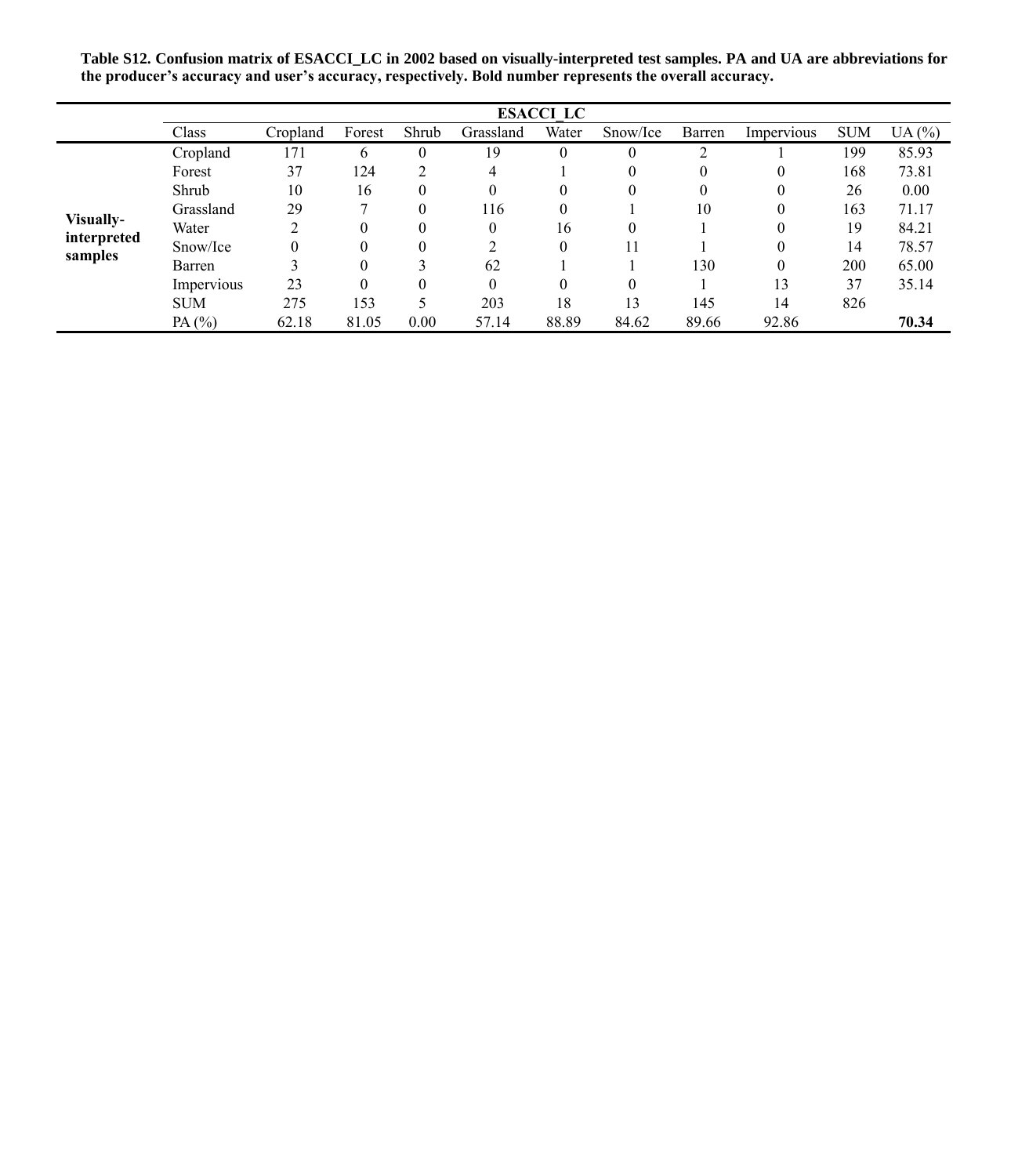**Table S13. Confusion matrix of ESACCI\_LC in 2007 based on visually-interpreted test samples. PA and UA are abbreviations for the producer's accuracy and user's accuracy, respectively. Bold number represents the overall accuracy.**

|                        | <b>ESACCI LC</b> |          |        |          |           |          |          |          |            |            |       |  |  |
|------------------------|------------------|----------|--------|----------|-----------|----------|----------|----------|------------|------------|-------|--|--|
|                        | Class            | Cropland | Forest | Shrub    | Grassland | Water    | Snow/Ice | Barren   | Impervious | <b>SUM</b> | UA(%) |  |  |
|                        | Cropland         | 131      | 6      | $\Omega$ | 13        | $\theta$ | $\theta$ | 0        | 4          | 154        | 85.06 |  |  |
|                        | Forest           | 38       | 104    |          |           |          | 0        | 0        | 0          | 152        | 68.42 |  |  |
|                        | Shrub            | 13       |        |          |           | $\theta$ | 0        | 0        |            | 24         | 4.17  |  |  |
|                        | Grassland        | 28       |        | $\theta$ | 124       | 0        | $\theta$ |          |            | 164        | 75.61 |  |  |
| Visually-              | Water            | ↑        |        | $\theta$ | $\Omega$  | 13       | $\theta$ | $\Omega$ |            | 15         | 86.67 |  |  |
| interpreted<br>samples | Snow/Ice         | 0        |        | $\Omega$ | $\theta$  | $\Omega$ |          |          |            |            | 63.64 |  |  |
|                        | Barren           | 4        |        |          | 69        | $\theta$ | $\theta$ | 122      |            | 197        | 61.93 |  |  |
|                        | Impervious       | 30       |        | $\theta$ |           | $\theta$ | $\theta$ | $\theta$ | 11         | 42         | 26.19 |  |  |
|                        | <b>SUM</b>       | 246      | 123    | 4        | 217       | 14       |          | 133      | 15         | 759        |       |  |  |
|                        | PA $(%)$         | 53.25    | 84.55  | 25.00    | 57.14     | 92.86    | 100.00   | 91.73    | 73.33      |            | 67.59 |  |  |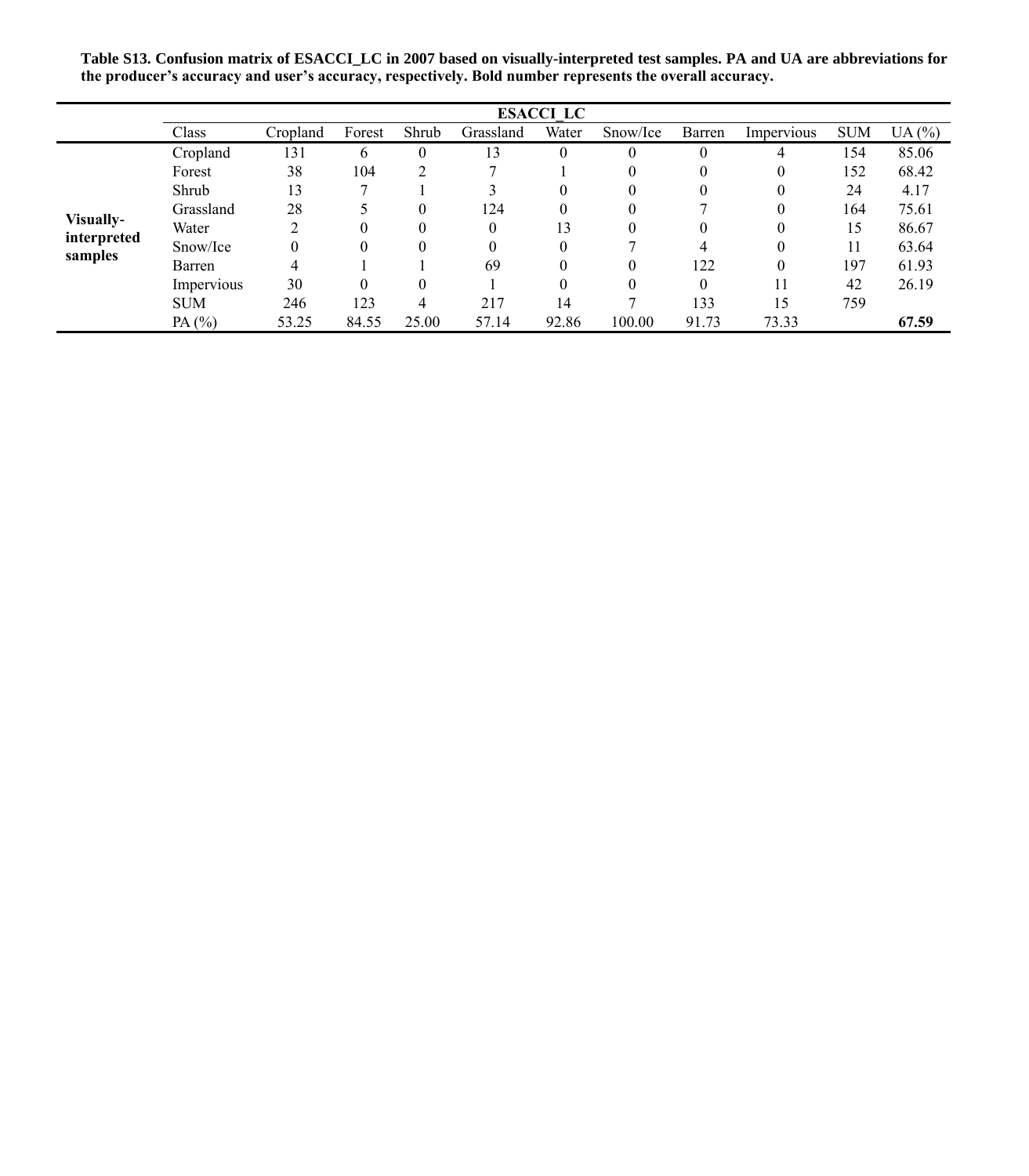**Table S14. Confusion matrix of ESACCI\_LC in 2012 based on visually-interpreted test samples. PA and UA are abbreviations for the producer's accuracy and user's accuracy, respectively. Bold number represents the overall accuracy.**

|                        | <b>ESACCI LC</b> |          |        |          |           |          |          |          |            |            |       |  |  |
|------------------------|------------------|----------|--------|----------|-----------|----------|----------|----------|------------|------------|-------|--|--|
|                        | Class            | Cropland | Forest | Shrub    | Grassland | Water    | Snow/Ice | Barren   | Impervious | <b>SUM</b> | UA(%) |  |  |
|                        | Cropland         | 138      |        | $\Omega$ | 18        |          | $\theta$ | 0        | $\theta$   | 159        | 86.79 |  |  |
|                        | Forest           | 39       | 122    |          | 8         | $\theta$ | 0        |          | 0          | 171        | 71.35 |  |  |
|                        | Shrub            | 10       | 8      | $\theta$ |           | $\theta$ | 0        | $\theta$ | 0          | 25         | 0.00  |  |  |
|                        | Grassland        | 28       |        |          | 131       | 0        | $\theta$ |          |            | 176        | 74.43 |  |  |
| Visually-              | Water            | ↑        |        | $\theta$ |           | 14       | $\theta$ | $\Omega$ |            | 17         | 82.35 |  |  |
| interpreted<br>samples | Snow/Ice         | 0        |        | $\theta$ |           | $\Omega$ | 13       | $\Omega$ |            | 14         | 92.86 |  |  |
|                        | Barren           |          |        | ◠        | 49        |          | ↑        | 119      |            | 176        | 67.61 |  |  |
|                        | Impervious       | 8        |        | $\Omega$ | $\Omega$  | $\Omega$ | 0        | $\Omega$ | 20         | 28         | 71.43 |  |  |
|                        | <b>SUM</b>       | 226      | 143    | 4        | 215       | 18       | 15       | 125      | 20         | 766        |       |  |  |
|                        | PA(%)            | 61.06    | 85.31  | 0.00     | 60.93     | 77.78    | 86.67    | 95.20    | 100        |            | 72.72 |  |  |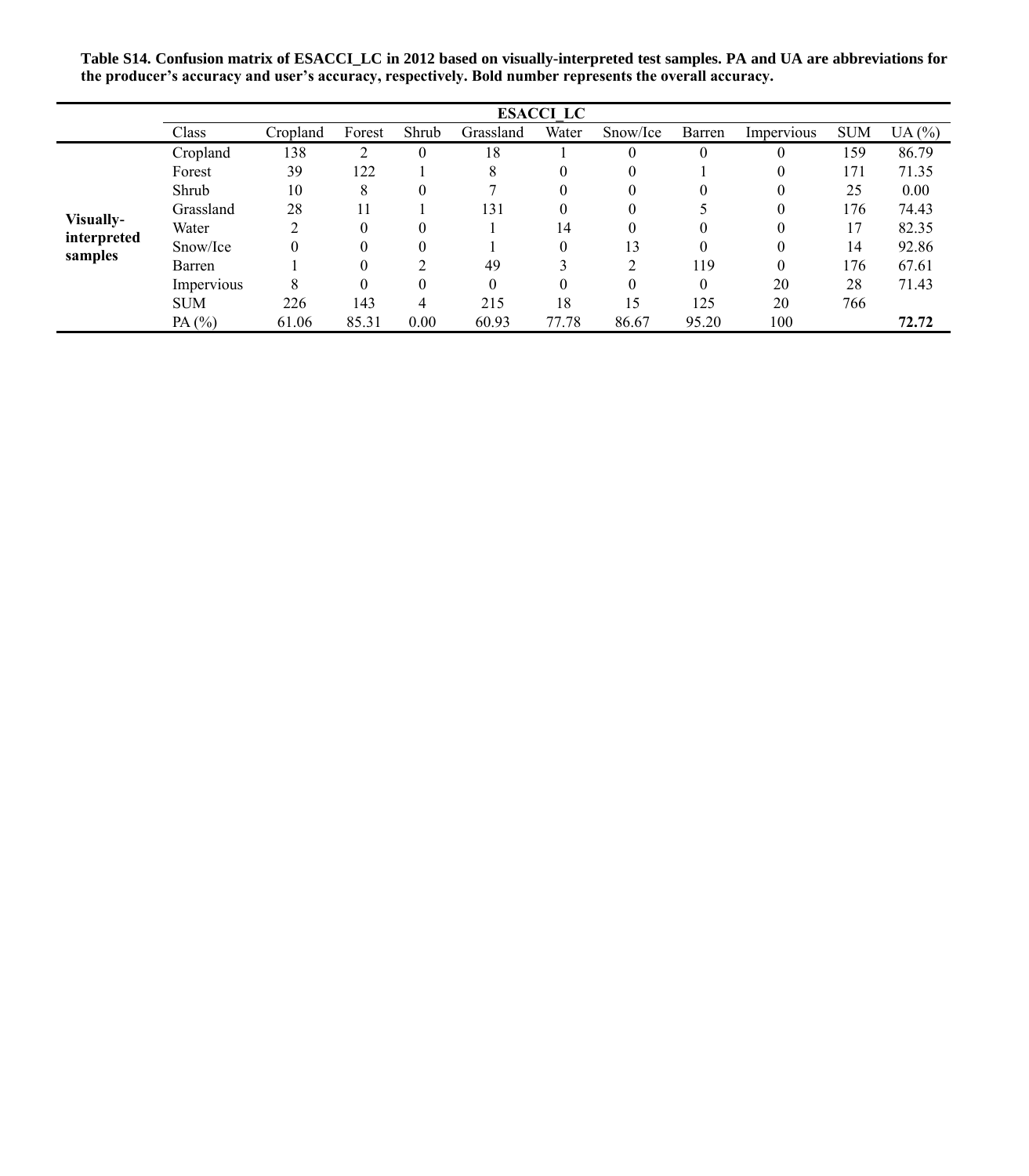**Table S15. Confusion matrix of ESACCI\_LC in 2017 based on visually-interpreted test samples. PA and UA are abbreviations for the producer's accuracy and user's accuracy, respectively. Bold number represents the overall accuracy.**

|                        | <b>MCD1201</b> |          |        |          |              |                |              |          |            |            |       |  |  |
|------------------------|----------------|----------|--------|----------|--------------|----------------|--------------|----------|------------|------------|-------|--|--|
|                        | Class          | Cropland | Forest | Shrub    | Grassland    | Water          | Snow/Ice     | Barren   | Impervious | <b>SUM</b> | UA(%) |  |  |
|                        | Cropland       | 107      | 6      | $\theta$ | 13           | $\overline{c}$ | $\theta$     |          |            | 129        | 82.95 |  |  |
|                        | Forest         | 59       | 126    | $\Omega$ | <sub>b</sub> | 0              | 0            |          |            | 192        | 65.63 |  |  |
|                        | Shrub          | 8        | 13     | $\Omega$ |              | 0              | 0            |          |            | 26         | 0.00  |  |  |
|                        | Grassland      | 26       | 4      | $\Omega$ | 119          | 0              | 0            | 6        |            | 155        | 76.77 |  |  |
| Visually-              | Water          |          |        | $\Omega$ |              | 13             | 0            |          |            | 21         | 61.90 |  |  |
| interpreted<br>samples | Snow/Ice       |          |        | $\Omega$ | 4            | $\Omega$       | <sub>b</sub> |          |            | 15         | 40.00 |  |  |
|                        | Barren         | 4        |        | $\Omega$ | 78           |                |              | 170      |            | 255        | 66.67 |  |  |
|                        | Impervious     | 16       |        | $\theta$ | $\Omega$     |                | 0            | $\theta$ | 15         | 33         | 45.45 |  |  |
|                        | <b>SUM</b>     | 223      | 153    | $\theta$ | 228          | 16             |              | 183      | 16         | 826        |       |  |  |
|                        | PA (%)         | 47.98    | 82.35  | 0.00     | 52.19        | 81.25          | 85.71        | 92.90    | 93.75      |            | 67.31 |  |  |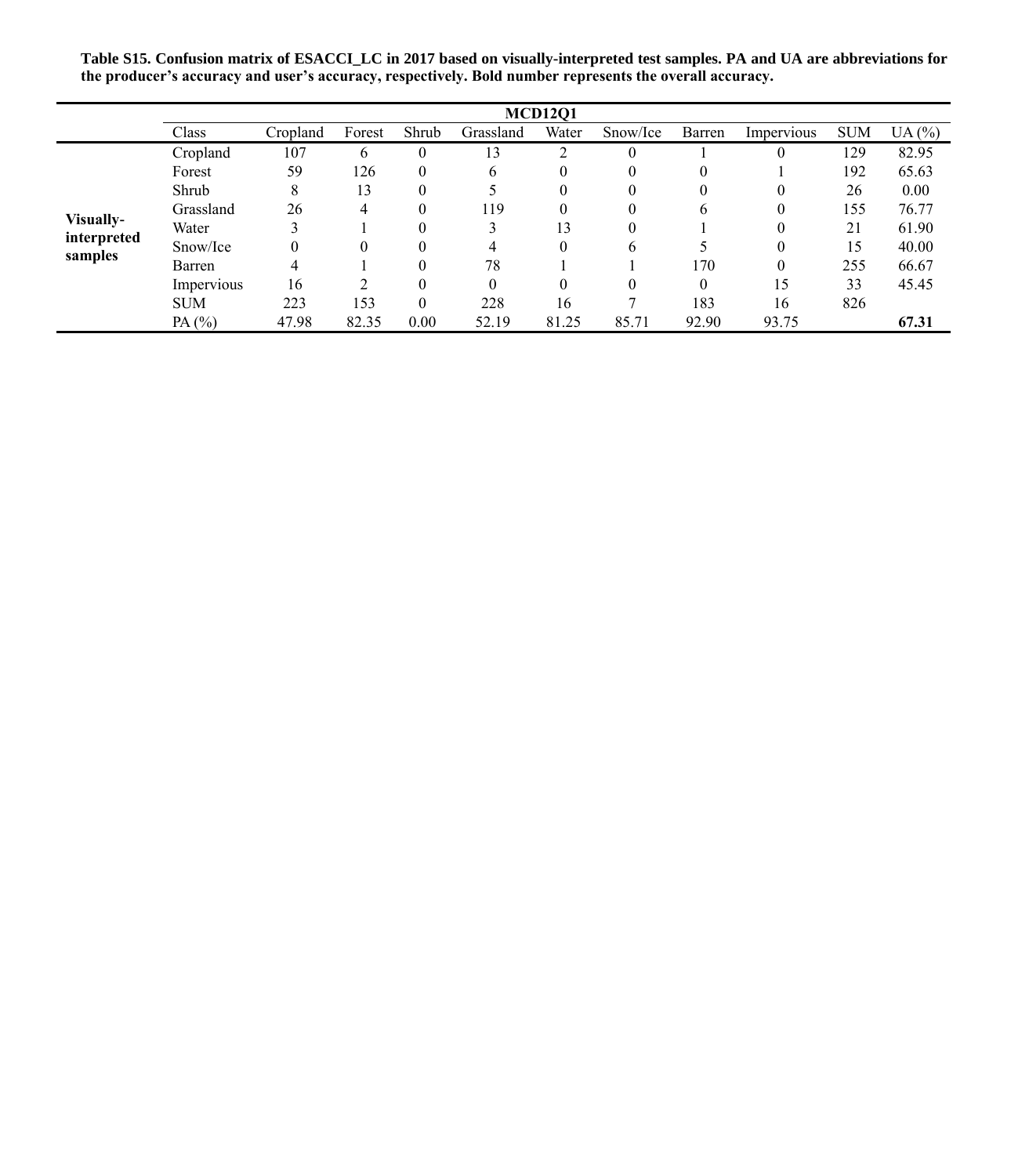**Table S16. Confusion matrix of MCD12Q1 in 2002 based on visually-interpreted test samples. PA and UA are abbreviations for the producer's accuracy and user's accuracy, respectively. Bold number represents the overall accuracy.**

|                        |            |          |        |          |           | <b>MCD1201</b> |          |              |            |            |       |
|------------------------|------------|----------|--------|----------|-----------|----------------|----------|--------------|------------|------------|-------|
|                        | Class      | Cropland | Forest | Shrub    | Grassland | Water          | Snow/Ice | Barren       | Impervious | <b>SUM</b> | UA(%) |
|                        | Cropland   | 123      | 25     | $\theta$ | 47        | 0              | $\theta$ |              |            | 199        | 61.81 |
|                        | Forest     | 4        | 147    | 0        | 17        | $\theta$       | $_{0}$   | $\theta$     | $\theta$   | 168        | 87.5  |
|                        | Shrub      |          | 21     | $\Omega$ |           | $\theta$       | O        | 0            | $\theta$   | 26         | 0.00  |
|                        | Grassland  |          | 10     |          | 140       | $\theta$       | $\theta$ | 6            |            | 163        | 85.89 |
| Visually-              | Water      |          |        | $\Omega$ |           | 8              | 0        |              | $\Omega$   | 19         | 42.11 |
| interpreted<br>samples | Snow/Ice   | 0        |        | $\Omega$ |           |                |          | <sub>b</sub> | $\theta$   | 14         | 57.14 |
|                        | Barren     | $\theta$ |        |          | 25        |                | $\theta$ | 172          |            | 200        | 86.00 |
|                        | Impervious | l 7      |        | 0        | 6         |                | 0        | $\theta$     | 12         | 37         | 32.43 |
|                        | <b>SUM</b> | 152      | 208    | ↑        | 239       | 8              | 8        | 192          | 17         | 826        |       |
|                        | PA $(%)$   | 80.92    | 70.67  | 0.00     | 58.58     | 100.00         | 100.00   | 89.58        | 70.59      |            | 73.85 |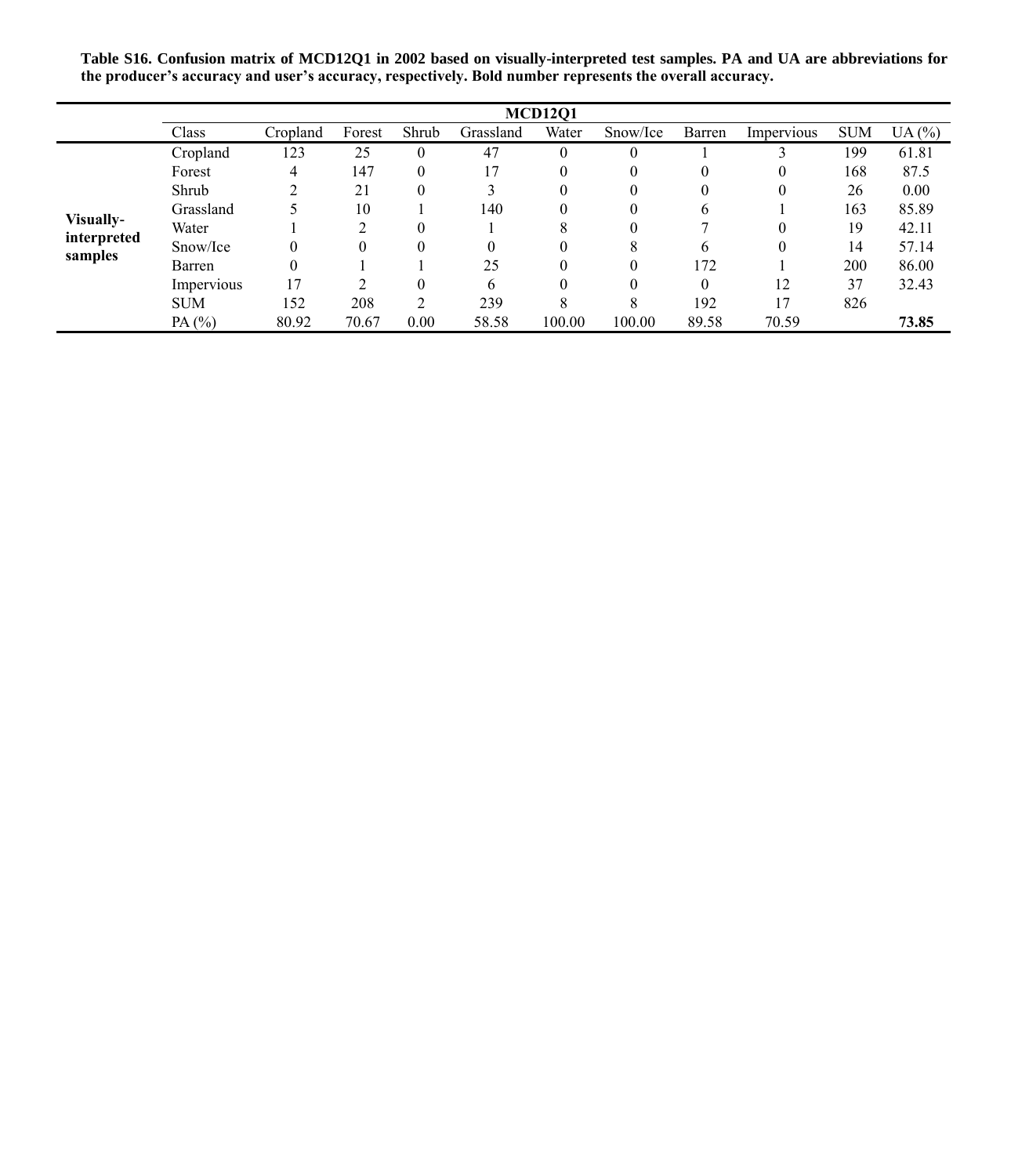**Table S17. Confusion matrix of MCD12Q1 in 2007 based on visually-interpreted test samples. PA and UA are abbreviations for the producer's accuracy and user's accuracy, respectively. Bold number represents the overall accuracy.**

|                        |            |          |        |          |           | <b>MCD1201</b> |          |          |            |            |       |
|------------------------|------------|----------|--------|----------|-----------|----------------|----------|----------|------------|------------|-------|
|                        | Class      | Cropland | Forest | Shrub    | Grassland | Water          | Snow/Ice | Barren   | Impervious | <b>SUM</b> | UA(%) |
|                        | Cropland   | 104      | 18     | $\theta$ | 28        | $\theta$       | $\theta$ | $\theta$ | 4          | 154        | 67.53 |
|                        | Forest     | 12       | 126    |          | 13        | 0              | $\theta$ | 0        | 0          | 152        | 82.89 |
|                        | Shrub      |          | 18     | $\theta$ |           | 0              | $\theta$ | 0        | 0          | 24         | 0.00  |
|                        | Grassland  |          |        | $\theta$ | 146       | 0              | $\Omega$ | 6        |            | 164        | 89.02 |
| Visually-              | Water      |          |        | $\theta$ | $\Omega$  | 9              | $\Omega$ | C        | 0          | 15         | 60.00 |
| interpreted<br>samples | Snow/Ice   |          | 0      | $\theta$ | $\theta$  | 0              |          | 6        | 0          |            | 45.45 |
|                        | Barren     |          |        | $\theta$ | 26        | 0              | $\theta$ | 168      | 0          | 197        | 85.28 |
|                        | Impervious | 16       |        | $\Omega$ |           | 0              |          |          | 19         | 42         | 45.24 |
|                        | <b>SUM</b> | 138      | 179    |          | 219       | q              |          | 183      | 25         | 759        |       |
|                        | PA $(%)$   | 75.36    | 70.39  | 0.00     | 66.67     | 100.00         | 100.00   | 91.80    | 76.00      |            | 76.02 |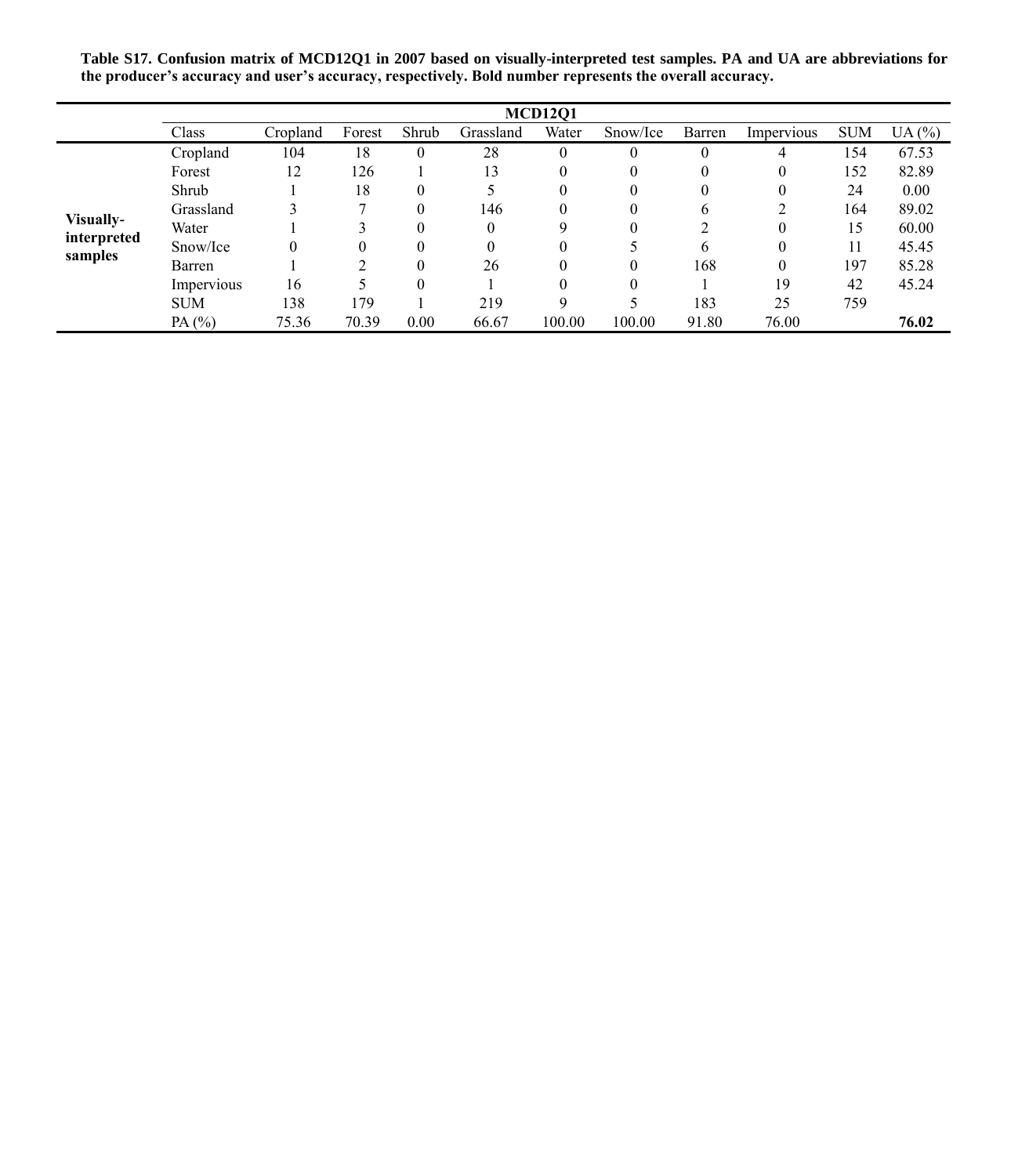**Table S18. Confusion matrix of MCD12Q1 in 2012 based on visually-interpreted test samples. PA and UA are abbreviations for the producer's accuracy and user's accuracy, respectively. Bold number represents the overall accuracy.**

|                        |            |          |          |          |           | <b>MCD1201</b> |          |          |            |            |       |
|------------------------|------------|----------|----------|----------|-----------|----------------|----------|----------|------------|------------|-------|
|                        | Class      | Cropland | Forest   | Shrub    | Grassland | Water          | Snow/Ice | Barren   | Impervious | <b>SUM</b> | UA(%) |
|                        | Cropland   | 101      | 18       | 0        | 36        |                | $\theta$ |          |            | 159        | 63.52 |
|                        | Forest     | 9        | 146      | $\Omega$ | 16        |                | $\theta$ | 0        | $\theta$   | 171        | 85.38 |
|                        | Shrub      |          | 13       | $\theta$ | 10        |                | $\theta$ | 0        | $\theta$   | 25         | 0.00  |
|                        | Grassland  | 6        | 16       |          | 146       | 0              | 0        |          | $\theta$   | 176        | 82.95 |
| Visually-              | Water      | 0        |          | $\Omega$ |           | 14             | 0        |          | $\Omega$   | 17         | 82.35 |
| interpreted<br>samples | Snow/Ice   | 0        | $\theta$ | $\Omega$ |           | $\theta$       | b        |          | $\Omega$   | 14         | 42.86 |
|                        | Barren     | 0        | $\theta$ | $\Omega$ | 16        |                | $\theta$ | 160      | $\theta$   | 176        | 90.91 |
|                        | Impervious | 10       |          | $\Omega$ |           |                | $\theta$ | $\Omega$ | 14         | 28         | 50.00 |
|                        | <b>SUM</b> | 128      | 197      |          | 227       | 15             | 6        | 176      | 16         | 766        |       |
|                        | PA $(%)$   | 78.91    | 74.11    | 0.00     | 64.32     | 93.33          | 100.00   | 90.91    | 87.50      |            | 76.63 |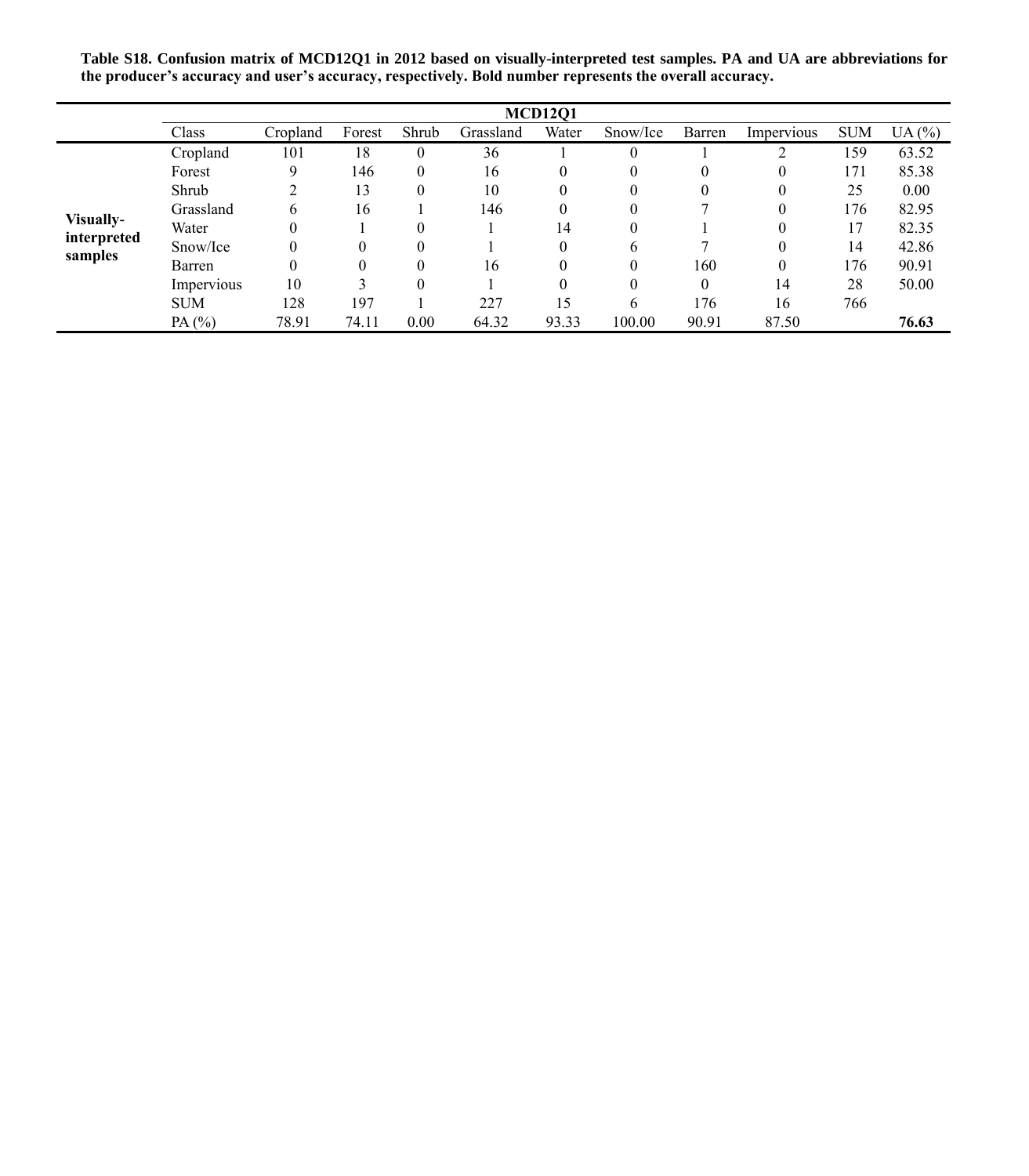**Table S19. Confusion matrix of MCD12Q1 in 2017 based on visually-interpreted test samples. PA and UA are abbreviations for the producer's accuracy and user's accuracy, respectively. Bold number represents the overall accuracy.**

|                        | <b>MCD1201</b> |          |        |          |           |       |          |          |            |            |          |  |
|------------------------|----------------|----------|--------|----------|-----------|-------|----------|----------|------------|------------|----------|--|
|                        | Class          | Cropland | Forest | Shrub    | Grassland | Water | Snow/Ice | Barren   | Impervious | <b>SUM</b> | UA $(%)$ |  |
|                        | Cropland       | 88       | 19     | $\theta$ | 17        |       | $\Omega$ |          |            | 129        | 68.22    |  |
|                        | Forest         | 14       | 162    | $\theta$ | 15        |       | $\theta$ | 0        |            | 192        | 84.38    |  |
|                        | Shrub          |          | 16     | $\theta$ | 6         |       | $\theta$ |          | $\theta$   | 26         | 0.00     |  |
|                        | Grassland      |          | 8      | $\theta$ | 130       |       | $\theta$ | 14       | $\theta$   | 155        | 83.87    |  |
| Visually-              | Water          |          |        | $\Omega$ |           |       | $\theta$ |          |            | 21         | 33.33    |  |
| interpreted<br>samples | Snow/Ice       | 0        | 0      | $\Omega$ | 0         |       | 4        | 11       | $\theta$   | 15         | 26.67    |  |
|                        | Barren         | 0        | ◠      |          | 35        |       | $\theta$ | 216      | $\theta$   | 255        | 84.71    |  |
|                        | Impervious     | 11       | 8      | $\Omega$ | 3         |       | $\theta$ | $\theta$ | 11         | 33         | 33.33    |  |
|                        | <b>SUM</b>     | 121      | 222    |          | 207       | Q     | 4        | 246      | 16         | 826        |          |  |
|                        | PA $(%)$       | 72.73    | 72.97  | 0.00     | 62.80     | 77.78 | 100.00   | 87.80    | 68.75      |            | 74.82    |  |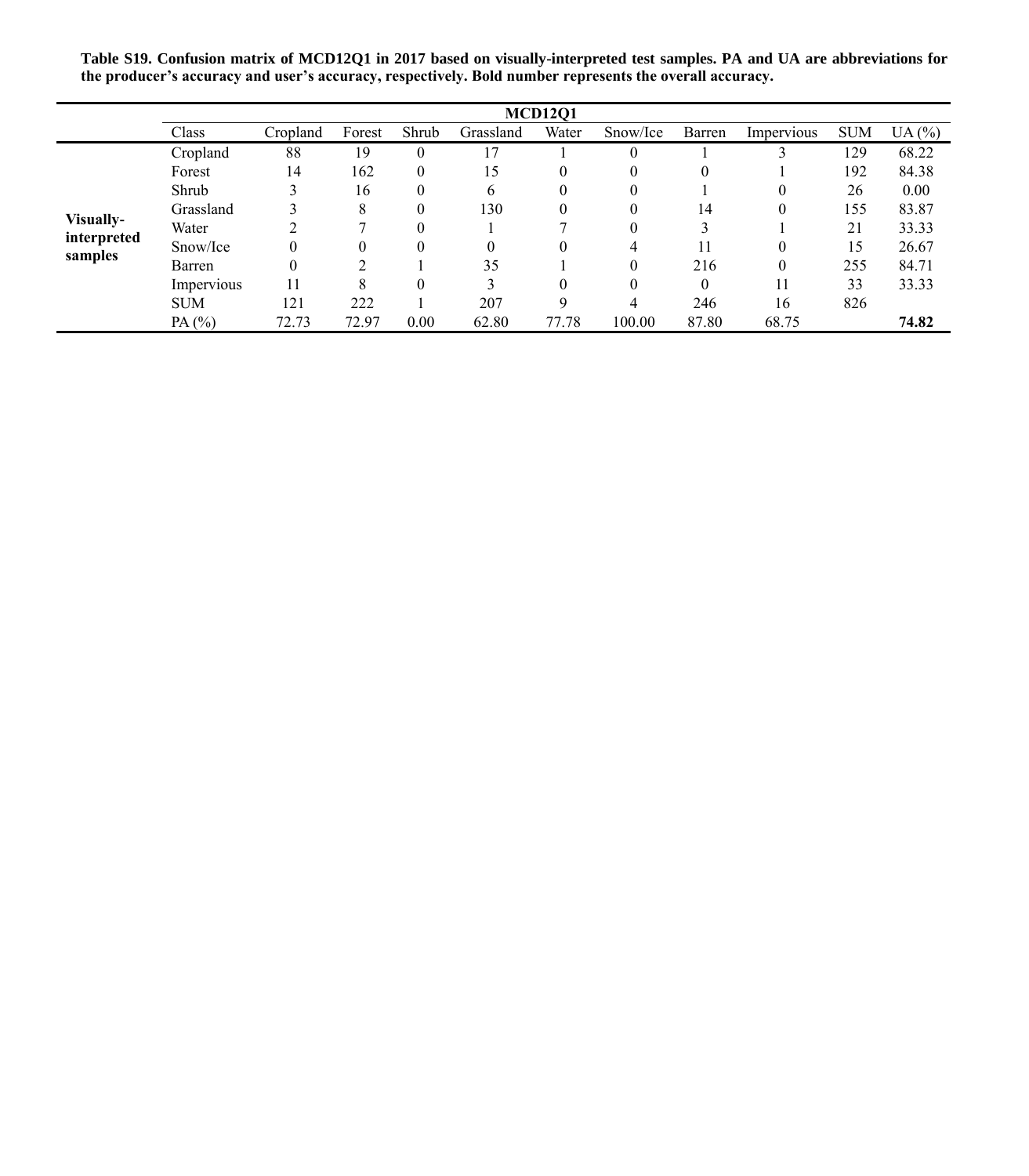**Table S20. Confusion matrix of CLCD based on Geo-Wiki test samples. PA and UA are abbreviations for the producer's accuracy and user's accuracy, respectively. Bold number represents the overall accuracy.**

|                 | <b>CLCD</b> |          |        |          |           |       |          |          |            |            |       |  |  |
|-----------------|-------------|----------|--------|----------|-----------|-------|----------|----------|------------|------------|-------|--|--|
|                 | Class       | Cropland | Forest | Shrub    | Grassland | Water | Snow/Ice | Barren   | Impervious | <b>SUM</b> | UA(%) |  |  |
|                 | Cropland    | 590      | 59     | $\theta$ | 61        | 6     | $\theta$ | $\theta$ | 43         | 759        | 77.73 |  |  |
|                 | Forest      | 72       | 774    | 8        | 50        |       |          | $\theta$ |            | 908        | 85.24 |  |  |
|                 | Shrub       | 38       | 118    | 10       | 177       |       | $\theta$ | 10       | 0          | 355        | 2.82  |  |  |
|                 | Grassland   | 50       | 83     | 4        | 140       |       | っ        |          |            | 290        | 48.28 |  |  |
| <b>Geo-Wiki</b> | Water       | 3        |        | $\theta$ | 2         | 14    | $\theta$ | $\theta$ |            | 22         | 63.64 |  |  |
| samples         | Snow/Ice    |          |        | $\theta$ | 44        |       | 17       | 17       | 0          | 90         | 18.89 |  |  |
|                 | Barren      | 28       | 25     |          | 401       |       |          | 45       | ↑          | 505        | 8.91  |  |  |
|                 | Impervious  | 17       | ↑      | $\theta$ | 3         | ∍     | $\theta$ | $\Omega$ | 47         | 71         | 66.20 |  |  |
|                 | <b>SUM</b>  | 801      | 1065   | 23       | 878       | 37    | 21       | 79       | 96         | 3000       |       |  |  |
|                 | PA(%)       | 73.66    | 72.68  | 43.48    | 15.95     | 37.84 | 80.95    | 56.96    | 48.96      |            | 54.57 |  |  |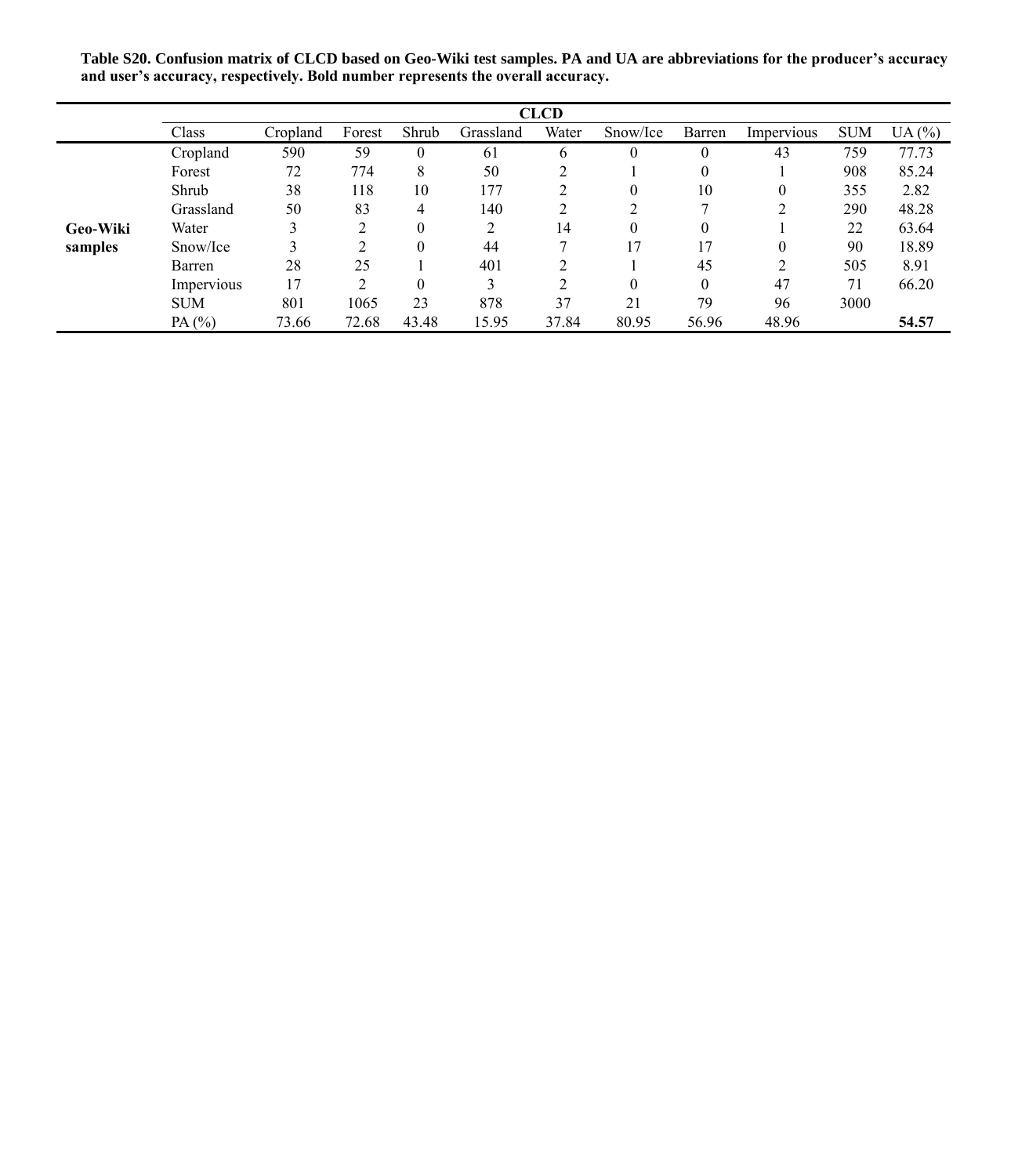**Table S21. Confusion matrix of ESACCI\_LC based on Geo-Wiki test samples. PA and UA are abbreviations for the producer's accuracy and user's accuracy, respectively. Bold number represents the overall accuracy.**

|                 | <b>ESACCI LC</b> |          |          |              |                |       |          |              |            |            |       |  |  |
|-----------------|------------------|----------|----------|--------------|----------------|-------|----------|--------------|------------|------------|-------|--|--|
|                 | Class            | Cropland | Forest   | Shrub        | Grassland      | Water | Snow/Ice | Barren       | Impervious | <b>SUM</b> | UA(%) |  |  |
|                 | Cropland         | 657      | 19       | $\Omega$     | 62             |       | $\theta$ |              | 15         | 759        | 86.56 |  |  |
|                 | Forest           | 235      | 627      | 9            | 35             |       | $\theta$ |              | 0          | 908        | 69.05 |  |  |
|                 | Shrub            | 107      | 77       | $\mathbf{0}$ | 167            |       | $\Omega$ |              |            | 355        | 0.00  |  |  |
|                 | Grassland        | 100      | 48       |              | 127            |       |          |              | $\Omega$   | 290        | 43.79 |  |  |
| <b>Geo-Wiki</b> | Water            | 4        | $\theta$ | $\Omega$     | $\overline{c}$ | 15    | $\theta$ |              |            | 22         | 68.18 |  |  |
| samples         | Snow/Ice         | 10       |          | $\theta$     | 50             | ↑     | 12       | 13           | 0          | 90         | 13.33 |  |  |
|                 | Barren           | 69       | 19       |              | 371            | ↑     |          | 40           | $\theta$   | 505        | 7.92  |  |  |
|                 | Impervious       | 20       | $\Omega$ | $\Omega$     | 3              | 0     | $\theta$ | $\mathbf{0}$ | 48         | 71         | 67.61 |  |  |
|                 | <b>SUM</b>       | 1202     | 793      | 17           | 817            | 28    | 14       | 65           | 64         | 3000       |       |  |  |
|                 | PA $(%)$         | 54.66    | 79.07    | 0.00         | 15.54          | 53.57 | 85.71    | 61.54        | 75.00      |            | 50.87 |  |  |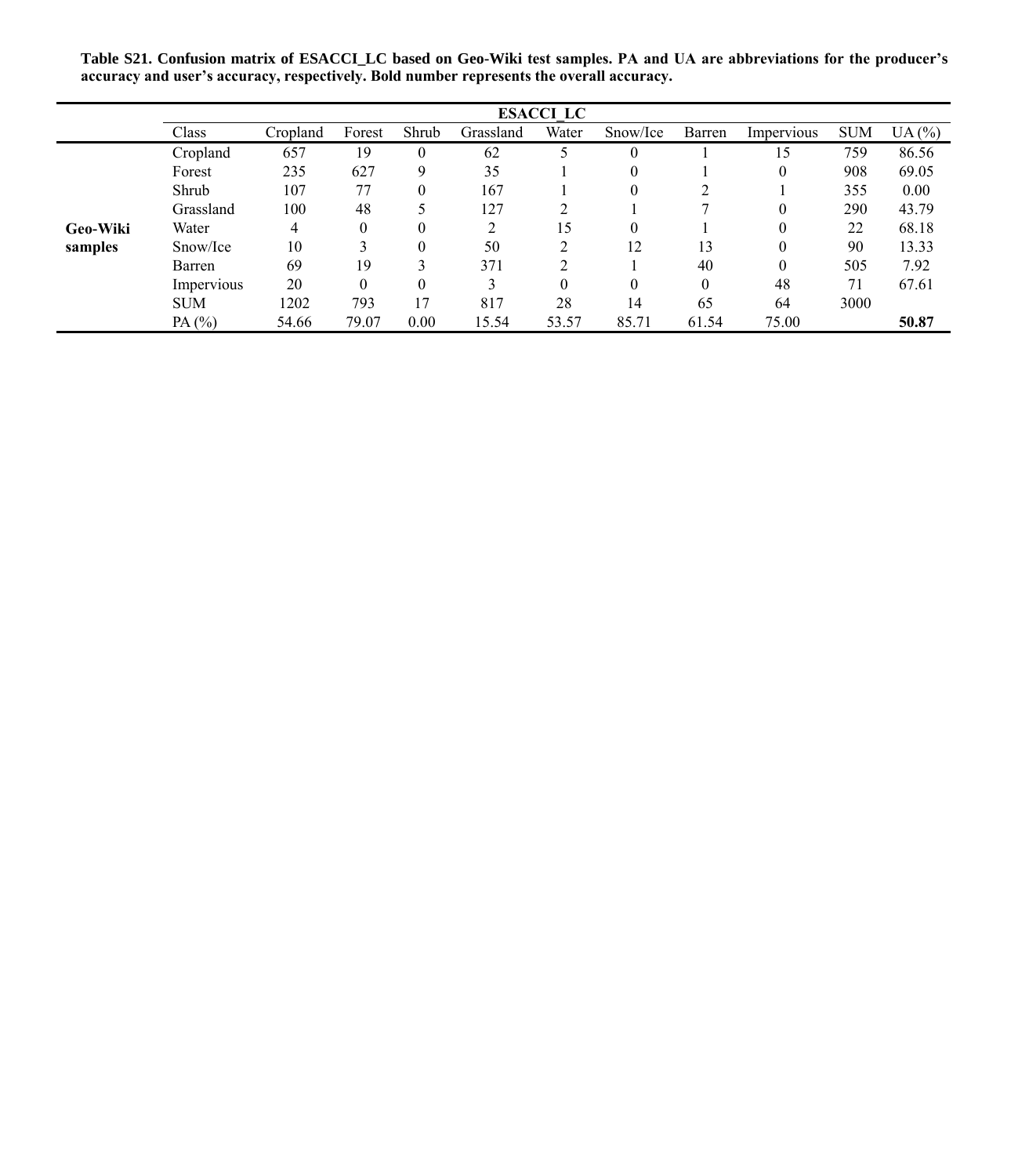**Table S22. Confusion matrix of MCD12Q1 based on Geo-Wiki test samples. PA and UA are abbreviations for the producer's accuracy and user's accuracy, respectively. Bold number represents the overall accuracy.**

|                 | <b>MCD1201</b> |          |        |              |           |          |          |              |            |            |       |  |  |
|-----------------|----------------|----------|--------|--------------|-----------|----------|----------|--------------|------------|------------|-------|--|--|
|                 | Class          | Cropland | Forest | Shrub        | Grassland | Water    | Snow/Ice | Barren       | Impervious | <b>SUM</b> | UA(%) |  |  |
|                 | Cropland       | 490      | 132    | $\mathbf{0}$ | 110       |          | $\theta$ | $\mathbf{0}$ | 24         | 759        | 64.56 |  |  |
|                 | Forest         | 35       | 792    | 3            | 74        | 0        | $\theta$ |              |            | 908        | 87.22 |  |  |
|                 | Shrub          | 23       | 128    |              | 192       |          | $\theta$ | 10           | 0          | 355        | 0.28  |  |  |
|                 | Grassland      | 39       | 82     | $\Omega$     | 150       |          | $\theta$ | 13           |            | 290        | 51.72 |  |  |
| <b>Geo-Wiki</b> | Water          | C        |        | $\theta$     | 3         | 8        |          |              |            | 22         | 36.36 |  |  |
| samples         | Snow/Ice       |          |        | $\theta$     | 41        |          |          | 36           | 0          | 90         | 7.78  |  |  |
|                 | Barren         | 15       | 23     | ↑            | 397       | 0        |          | 67           |            | 505        | 13.27 |  |  |
|                 | Impervious     | 13       |        | $\Omega$     | 9         | $\theta$ |          | $\theta$     | 44         | 71         | 61.97 |  |  |
|                 | <b>SUM</b>     | 619      | 1172   | 6            | 976       | 16       |          | 128          | 76         | 3000       |       |  |  |
|                 | PA $(%)$       | 79.16    | 67.58  | 16.67        | 15.37     | 50.00    | 100.00   | 52.34        | 57.89      |            | 51.97 |  |  |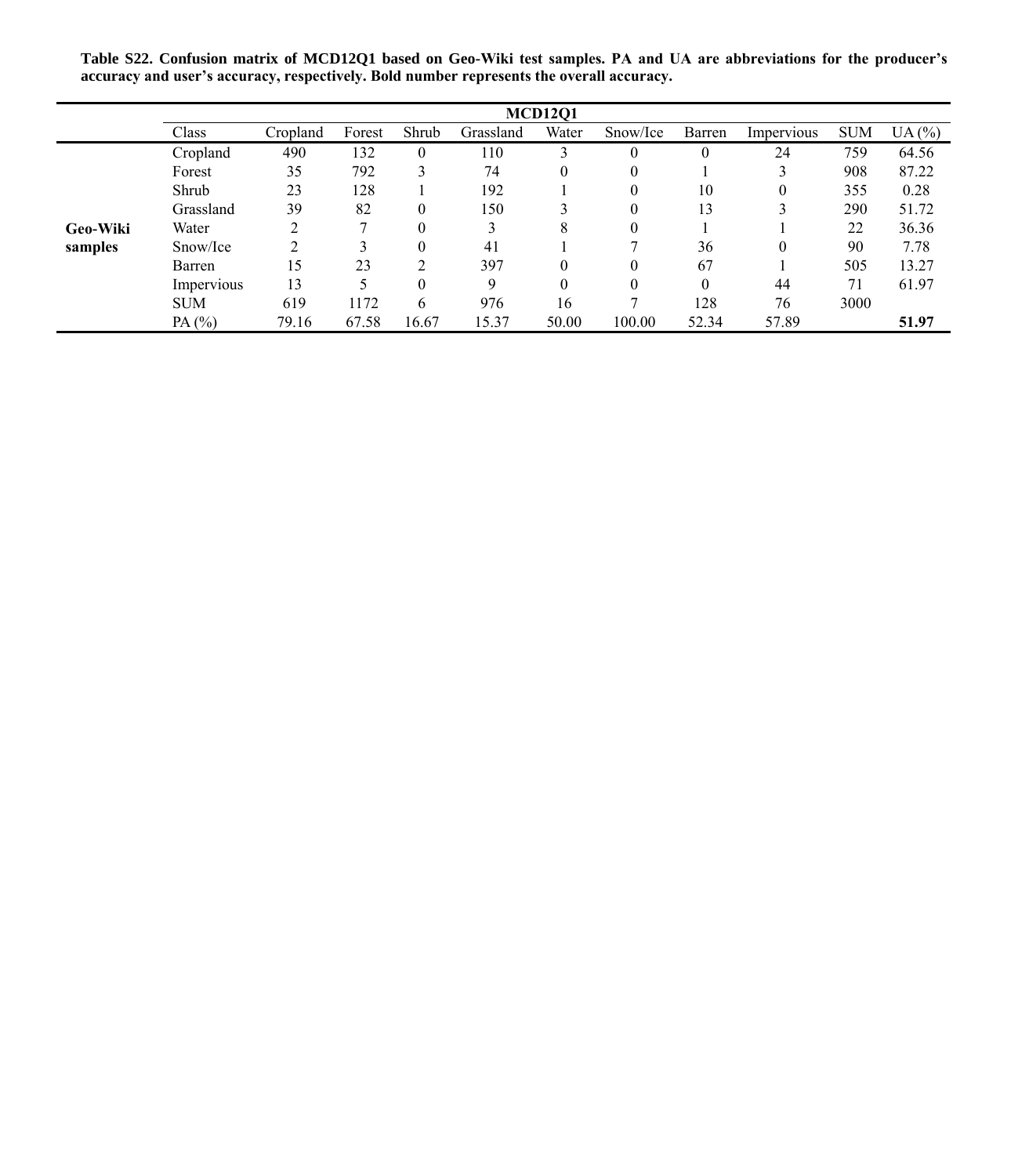**Table S23. Confusion matrix of FROM-GLC based on Geo-Wiki test samples. PA and UA are abbreviations for the producer's accuracy and user's accuracy, respectively. Bold number represents the overall accuracy.**

|                 | <b>FROM-GLC</b> |          |                |          |           |       |          |          |            |            |       |  |  |
|-----------------|-----------------|----------|----------------|----------|-----------|-------|----------|----------|------------|------------|-------|--|--|
|                 | Class           | Cropland | Forest         | Shrub    | Grassland | Water | Snow/Ice | Barren   | Impervious | <b>SUM</b> | UA(%) |  |  |
|                 | Cropland        | 370      | 142            | 4        | 214       | 11    | 0        |          | 15         | 759        | 48.75 |  |  |
|                 | Forest          | 44       | 740            | 14       | 102       | 2     | 0        |          |            | 908        | 81.50 |  |  |
|                 | Shrub           | 19       | 129            | 5        | 165       | 4     | 0        | 33       | $\theta$   | 355        | 1.41  |  |  |
|                 | Grassland       | 35       | 80             | 8        | 131       | 4     |          | 29       |            | 290        | 45.17 |  |  |
| <b>Geo-Wiki</b> | Water           |          | $\overline{4}$ | $\Omega$ | 3         | 13    | 0        | $\theta$ |            | 22         | 59.09 |  |  |
| samples         | Snow/Ice        | 4        |                | $\theta$ | 26        | 11    |          | 37       | $\theta$   | 90         | 7.78  |  |  |
|                 | Barren          | 10       | 44             | 5        | 261       | 8     |          | 176      | $\theta$   | 505        | 34.85 |  |  |
|                 | Impervious      | 20       | 4              | $\Omega$ | 8         | 3     |          |          | 35         | 71         | 49.30 |  |  |
|                 | <b>SUM</b>      | 503      | 1148           | 36       | 910       | 56    | Q        | 282      | 56         | 3000       |       |  |  |
|                 | PA $(%)$        | 73.56    | 64.46          | 13.89    | 14.40     | 23.21 | 77.78    | 62.41    | 62.50      |            | 49.23 |  |  |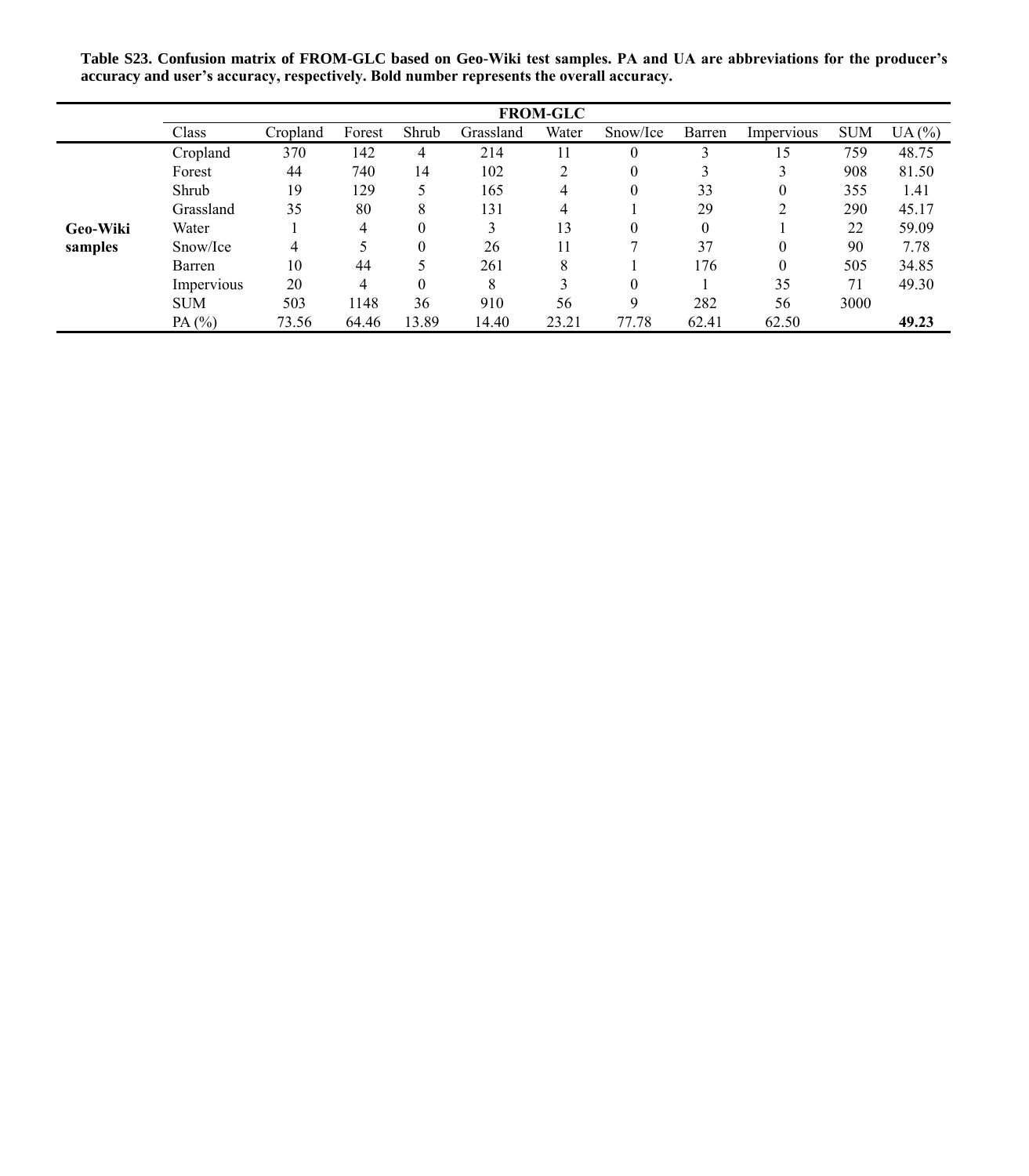**Table S24. Confusion matrix of CLCD based on GLCVSS test samples. PA and UA are abbreviations for the producer's accuracy and user's accuracy, respectively. Bold number represents the overall accuracy.**

|               | <b>CLCD</b> |          |          |          |                |       |          |          |            |            |       |
|---------------|-------------|----------|----------|----------|----------------|-------|----------|----------|------------|------------|-------|
|               | Class       | Cropland | Forest   | Shrub    | Grassland      | Water | Snow/Ice | Barren   | Impervious | <b>SUM</b> | UA(%) |
|               | Cropland    | 280      | 43       |          | 25             |       | $\theta$ | $\theta$ |            | 357        | 78.43 |
|               | Forest      | 38       | 453      |          | 17             | 0     | 0        | 0        |            | 511        | 88.65 |
|               | Shrub       | 2        | 17       | 0        | 48             | 0     | 0        | 13       | 0          | 80         | 0.00  |
|               | Grassland   | 22       | 47       |          | 205            | 0     | 0        |          |            | 282        | 72.70 |
| <b>GLCVSS</b> | Water       |          | $\theta$ | $\theta$ |                | 16    | $\theta$ |          |            | 25         | 64.00 |
| samples       | Snow/Ice    | $\Omega$ | $\theta$ | 0        | 42             |       | 17       | 20       |            | 80         | 21.25 |
|               | Barren      | 68       | 6        | 0        | 266            | 4     |          | 397      |            | 745        | 53.29 |
|               | Impervious  | 17       | 4        | 0        | $\mathfrak{D}$ | 0     | 0        |          | 27         | 51         | 52.94 |
|               | <b>SUM</b>  | 434      | 570      | 4        | 606            | 22    | 18       | 435      | 42         | 2131       |       |
|               | PA $(%)$    | 64.52    | 79.47    | 0.00     | 33.83          | 72.73 | 94.44    | 91.26    | 64.29      |            | 65.46 |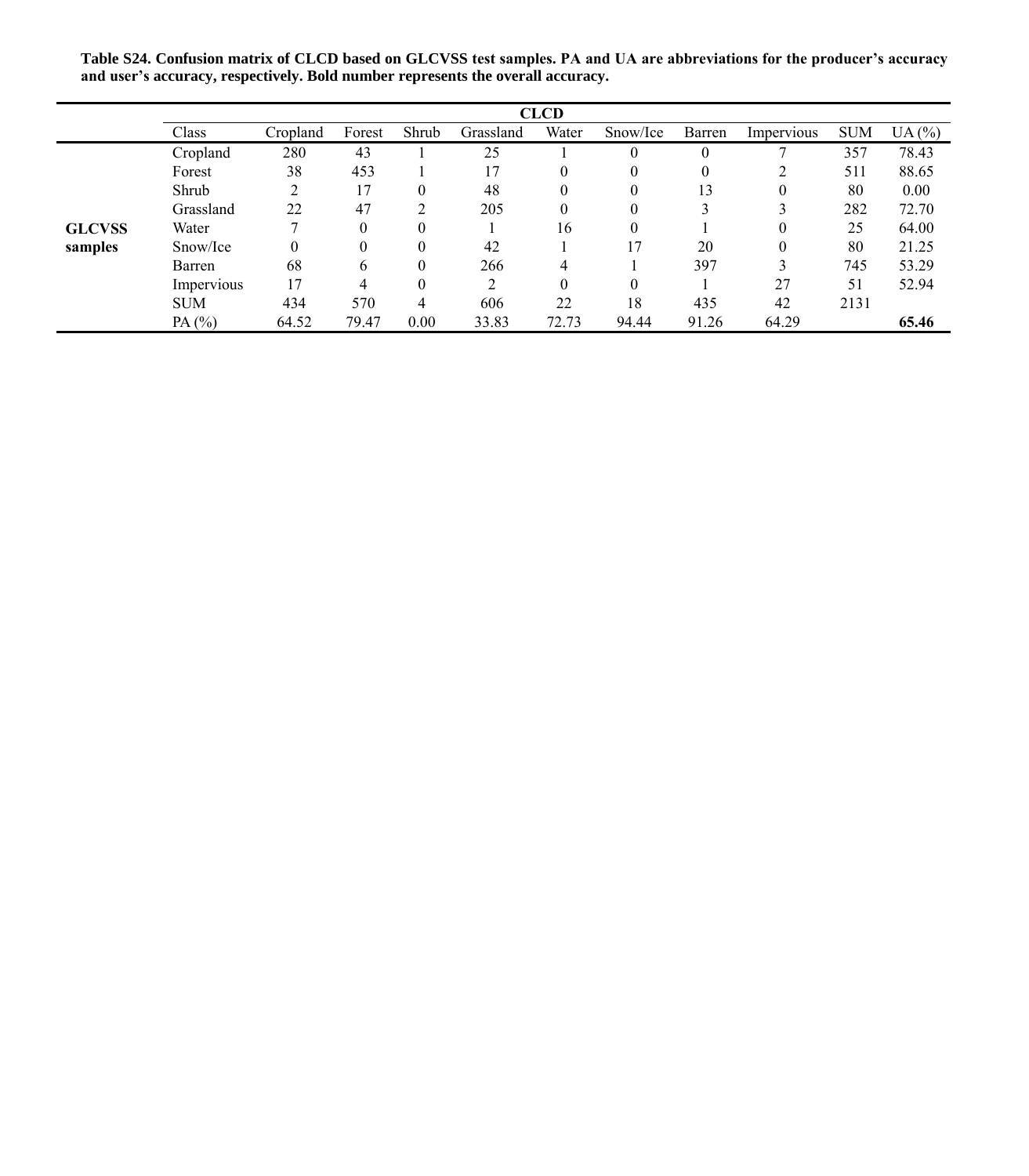**Table S25. Confusion matrix of ESACCI\_LC based on GLCVSS test samples. PA and UA are abbreviations for the producer's accuracy and user's accuracy, respectively. Bold number represents the overall accuracy.**

|               | <b>ESACCI LC</b> |          |          |          |           |          |                |              |              |            |       |
|---------------|------------------|----------|----------|----------|-----------|----------|----------------|--------------|--------------|------------|-------|
|               | Class            | Cropland | Forest   | Shrub    | Grassland | Water    | Snow/Ice       | Barren       | Impervious   | <b>SUM</b> | UA(%) |
|               | Cropland         | 302      | 27       | $\theta$ | 22        | $\theta$ | $\Omega$       | $\mathbf{0}$ | <sub>0</sub> | 357        | 84.59 |
|               | Forest           | 139      | 349      |          | 17        | 0        |                | $\theta$     |              | 511        | 68.30 |
|               | Shrub            | 13       | 10       |          | 46        | 0        | $\theta$       | 9            | 0            | 80         | 2.50  |
|               | Grassland        | 61       | 32       |          | 175       | 0        | $\theta$       | 12           |              | 282        | 62.06 |
| <b>GLCVSS</b> | Water            | 10       | $\theta$ | $\Omega$ | 2         | 12       | $\theta$       |              |              | 25         | 48.00 |
| samples       | Snow/Ice         | 6        |          | $\theta$ | 55        | $\Omega$ | 12             | 4            |              | 80         | 15.00 |
|               | Barren           | 88       | 4        |          | 299       |          | $\mathfrak{D}$ | 346          | $\Omega$     | 745        | 46.44 |
|               | Impervious       | 26       |          | $\Omega$ |           | 0        | $\theta$       |              | 20           | 51         | 39.22 |
|               | <b>SUM</b>       | 645      | 428      | 11       | 617       | 15       | 14             | 373          | 28           | 2131       |       |
|               | PA $(%)$         | 46.82    | 81.54    | 18.18    | 28.36     | 80.00    | 85.71          | 92.76        | 71.43        |            | 57.16 |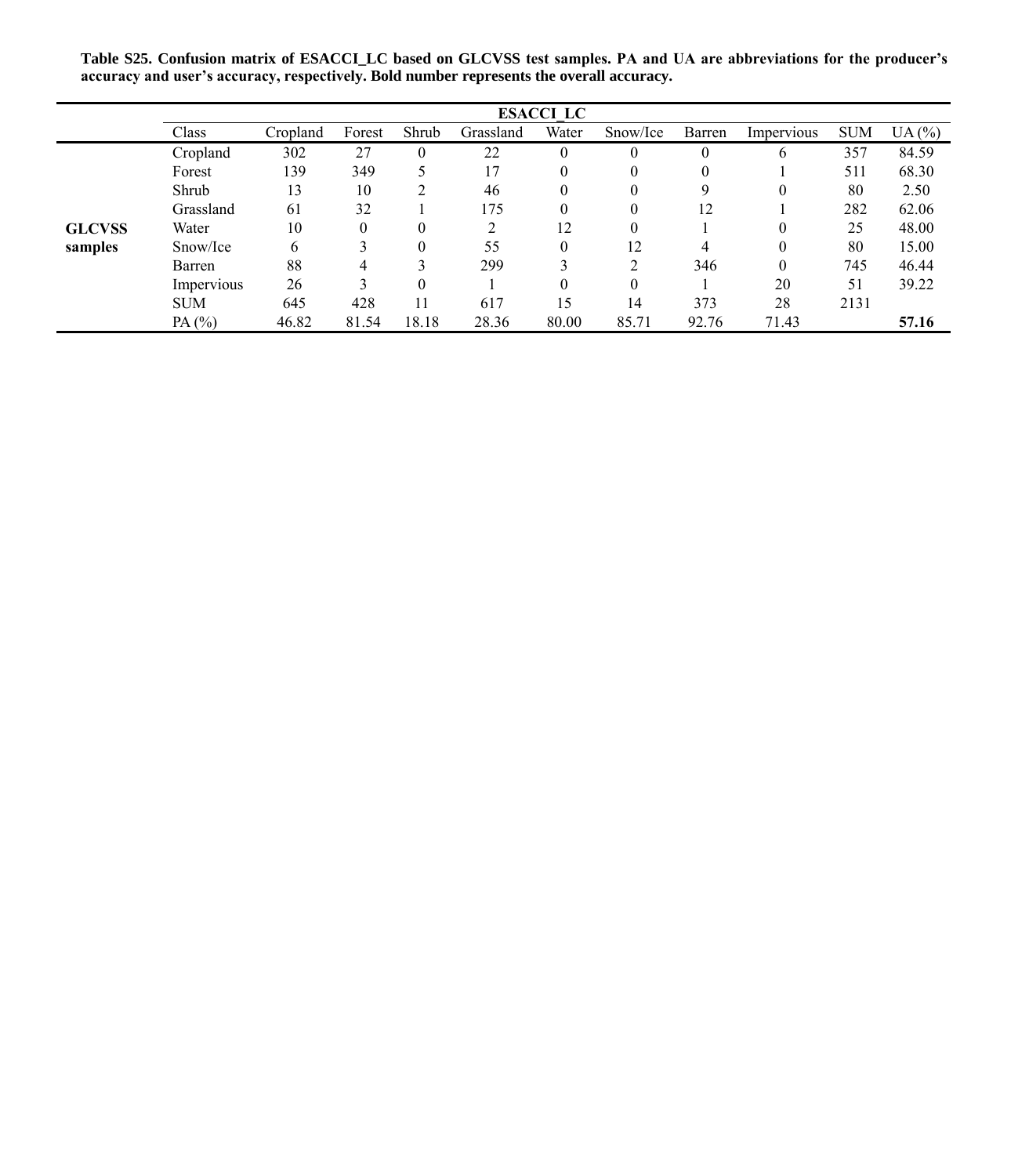**Table S26. Confusion matrix of MCD12Q1 based on GLCVS**S **test samples. PA and UA are abbreviations for the producer's accuracy and user's accuracy, respectively. Bold number represents the overall accuracy.**

|               | <b>MCD12O1</b> |          |        |          |           |          |          |        |            |            |       |
|---------------|----------------|----------|--------|----------|-----------|----------|----------|--------|------------|------------|-------|
|               | Class          | Cropland | Forest | Shrub    | Grassland | Water    | Snow/Ice | Barren | Impervious | <b>SUM</b> | UA(%) |
|               | Cropland       | 210      | 87     | $\theta$ | 49        |          | $\theta$ |        | 10         | 357        | 58.82 |
|               | Forest         | 43       | 431    |          | 32        | $\theta$ | 0        |        | 4          | 511        | 84.34 |
|               | Shrub          | 0        | 10     | $\Omega$ | 56        |          | 0        | 14     |            | 80         | 0.00  |
|               | Grassland      | 23       | 50     |          | 200       |          | 0        | 8      |            | 282        | 70.92 |
| <b>GLCVSS</b> | Water          | ↑        | 8      | $\theta$ | 3         | 8        | 0        |        |            | 25         | 32.00 |
| samples       | Snow/Ice       |          |        | $\theta$ | 41        |          | 8        | 30     |            | 80         | 10.00 |
|               | Barren         | 47       | 16     |          | 234       |          |          | 442    |            | 745        | 59.33 |
|               | Impervious     | 15       | 15     | $\theta$ |           |          | 0        |        | 15         | 51         | 29.41 |
|               | <b>SUM</b>     | 340      | 618    | 3        | 620       | q        | 11       | 497    | 33         | 2131       |       |
|               | PA $(%)$       | 61.76    | 69.74  | 0.00     | 32.26     | 88.89    | 72.73    | 88.93  | 45.45      |            | 61.66 |